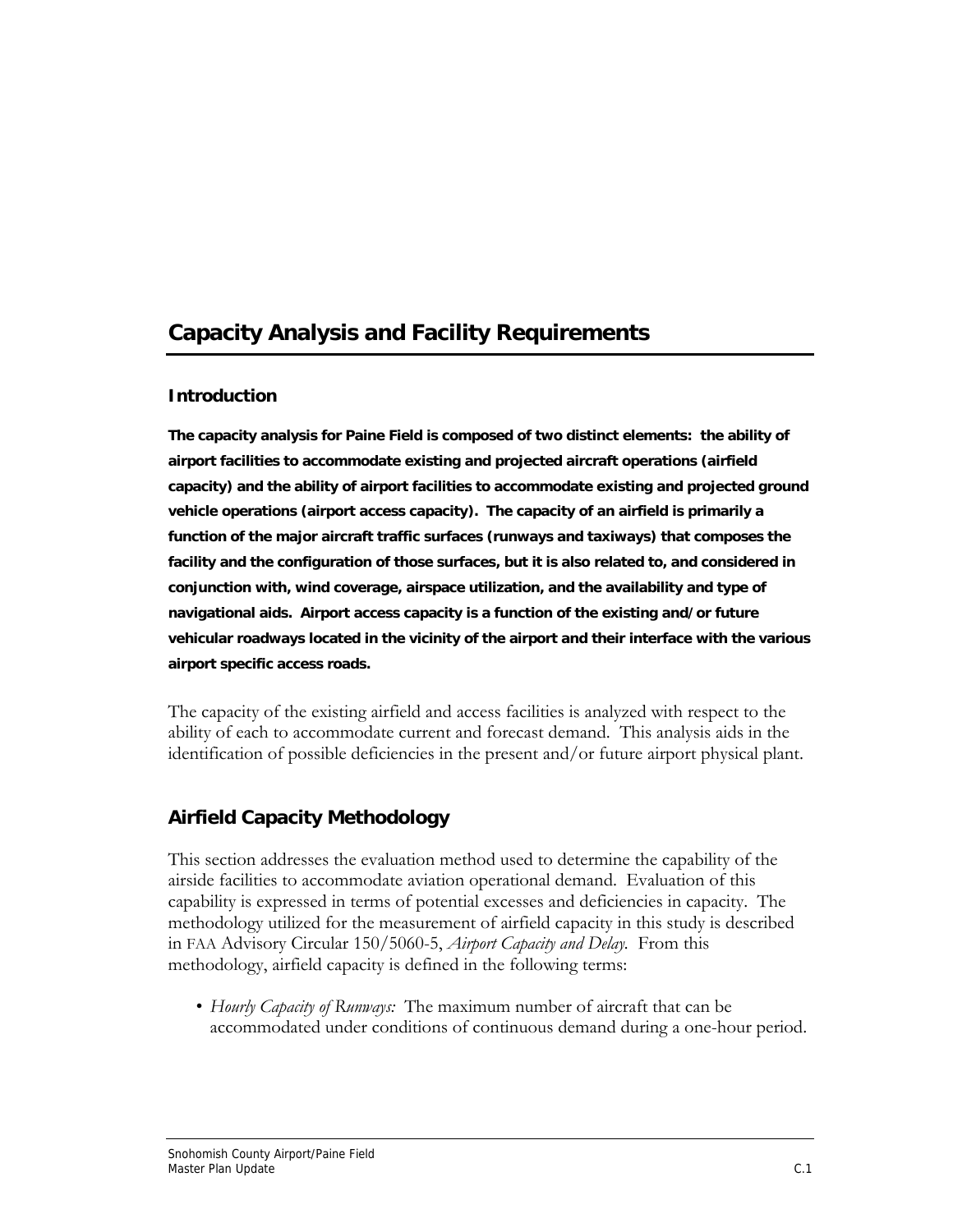• *Annual Service Volume (ASV)*: A reasonable estimate of an airport's annual capacity (i.e., the level of annual aircraft operations that will result in an average annual aircraft delay of approximately one to four minutes).

The capacity of an airport's airside facilities is a function of several factors. These include the layout of the airfield, local environmental conditions, specific characteristics of local aviation demand, and air traffic control requirements. The relationship of these factors and their cumulative impact on airfield capacity is examined in the following paragraphs.

## Airfield Layout

The layout or "design" of the airfield refers to the arrangement and interaction of the airfield components, which include the runway system, taxiways, and ramp entrances. As previously described, Paine Field is operated around three runways. Runway 16R/34L is the primary runway served by an east side full-length parallel taxiway (Taxiway A). Runway 16L/34R, the secondary parallel runway, is served by two full-length parallel taxiways, Taxiway F on the east side and Taxiway G on the west side. Runway 11/29, the crosswind runway, is served by a full-length northeast side parallel taxiway (Taxiway D) and an additional partial parallel taxiway (Taxiway C). This runway system is served by several runway exit taxiways and connector taxiways designed to minimize aircraft runway occupancy times, thus increasing the capacity of the runway system.

In general, the airport's existing landside facilities are well distributed around airport property, with the exception of the west side, which is primarily undeveloped. Located on the northeast portion of airport property, east of Airport Road, is the BOMARC Business Park complex. The Boeing Company aircraft assembly facility is located immediately north and east of the airport. The airport's administration offices, general aviation hangar and apron areas, the airport air traffic control tower, fuel storage facilities, facilities associated with Everett Community College, and the Museum of Flight are located on the north central portion of the airfield. Goodrich Inc. and the ARFF facilities are located on the southern portion of airport property, while general aviation facilities encompass the central and eastern portions of the airport. Each of these facilities is well situated to efficiently utilize the existing taxiway system.

## Environmental Conditions

Climatological conditions specific to the location of an airport not only influence the layout of the airfield, but also impact the utilization of the runway system. Variations in the weather resulting in limited cloud ceilings and reduced visibility typically lower airfield capacity, while changes in wind direction and velocity typically dictate runway usage and also influence runway capacity.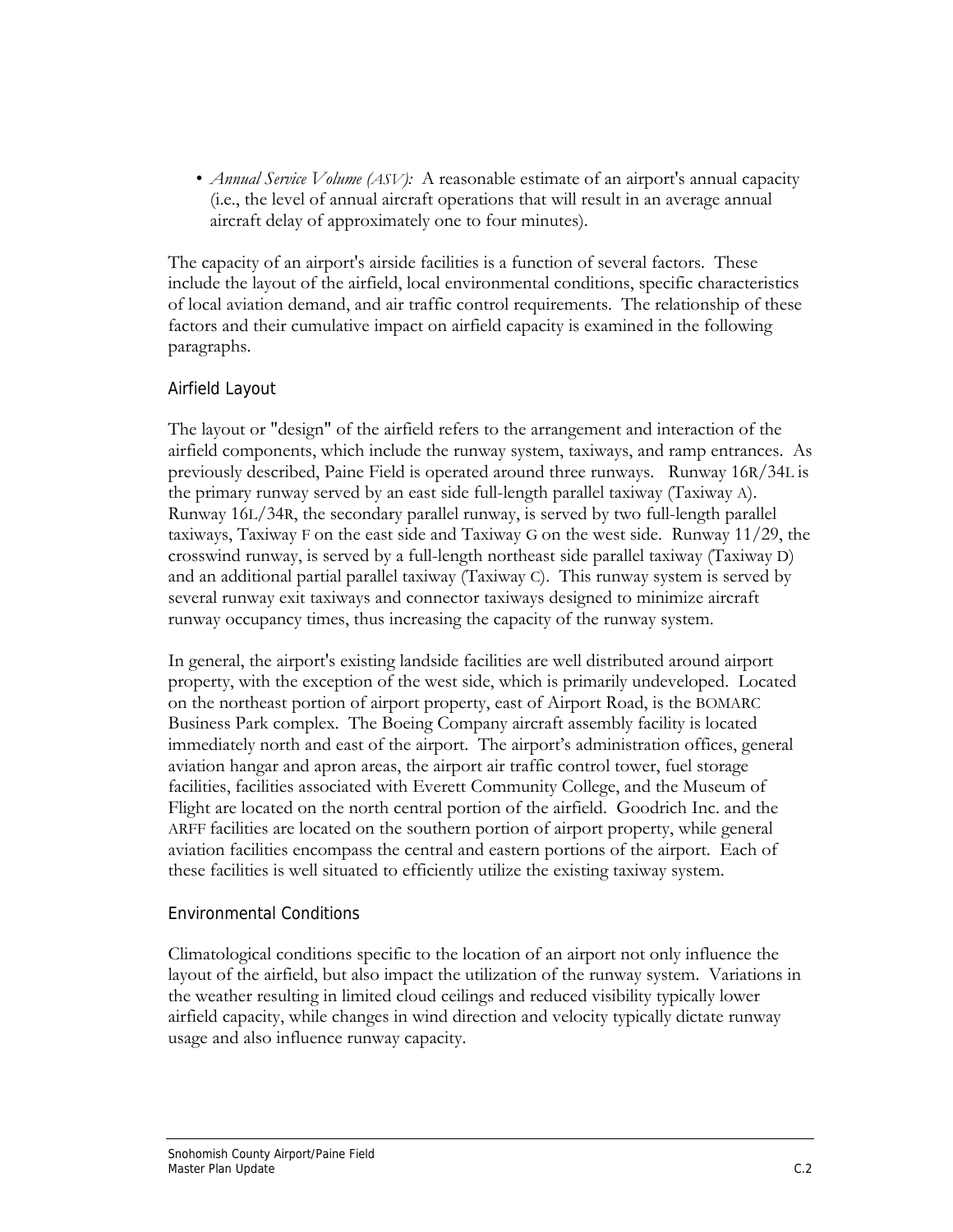Paine Field and the Puget Sound area exhibit a weather phenomenon known as the Puget Sound Convergence Zone. When the eastward flow of air from the Pacific Ocean meets the Olympic Mountains, it does one of two things, travels over the mountains or around the mountains. The path of least resistance in this case is around the mountains. Thus, airflow in the Sound occurs from both the north and the south producing large amounts of rainfall. When Paine Field experiences airflow from the north, Seattle may be experiencing just the opposite with airflow from the south. This phenomenon at times can play havoc on the local air traffic control system with two different flows of traffic into and out of airports thirty miles apart.

**Ceiling and Visibility.** FAA Advisory Circular 150/5060-5, *Airport Capacity and Delay*, describes three categories of ceiling and visibility minimums for use in both capacity and delay calculations. Visual Flight Rules (VFR) conditions occur whenever the cloud ceiling is at least 1,000 feet above ground level and the visibility is at least three statute miles. Instrument Flight Rules (IFR) conditions occur when the reported cloud ceiling is at least 500 feet, but less than 1,000 feet and/or visibility is at least one statute mile, but less than three statute miles. Poor Visibility and Ceiling (PVC) conditions exist whenever the cloud ceiling is less than 500 feet and/or the visibility is less than one statute mile.

However, meteorological data obtained for Paine Field from the National Climatic Data Center for use in this study, has been categorized in more specific terms:

- VFR conditions ceiling equal to or greater than 1,000 feet above ground level and visibility equal to or greater than 3 statute miles. These conditions occur at the airport approximately 89.1% of the time annually.
- VFR minimums to Category I ILS minimums ceiling less than 1,000 feet and/or visibility less than 3 statute miles, but ceiling equal to or greater than 200 feet and visibility equal to or greater than ½ statute mile. These conditions occur at the airport approximately 8.9% of the time annually.
- Below minimums ceiling less than 200 feet and/or visibility less than  $\frac{1}{2}$  statute mile. These conditions occur at the airport approximately 2% of the time annually.

Therefore, in consideration of the airport's existing approach instrumentation (i.e., the precision instrument approach to Runway 16R/34L and historical meteorological records), the airport can be expected to experience VFR conditions approximately 89.1% of the time, IFR conditions approximately 8.9% of the time, and below minimums approximately 2% of the time.

**Wind Coverage.** Surface wind conditions (i.e., direction and speed) generally determine the desired alignment and configuration of the runway system. Runways, which are not oriented to take advantage of prevailing winds, will restrict the capacity of the airport.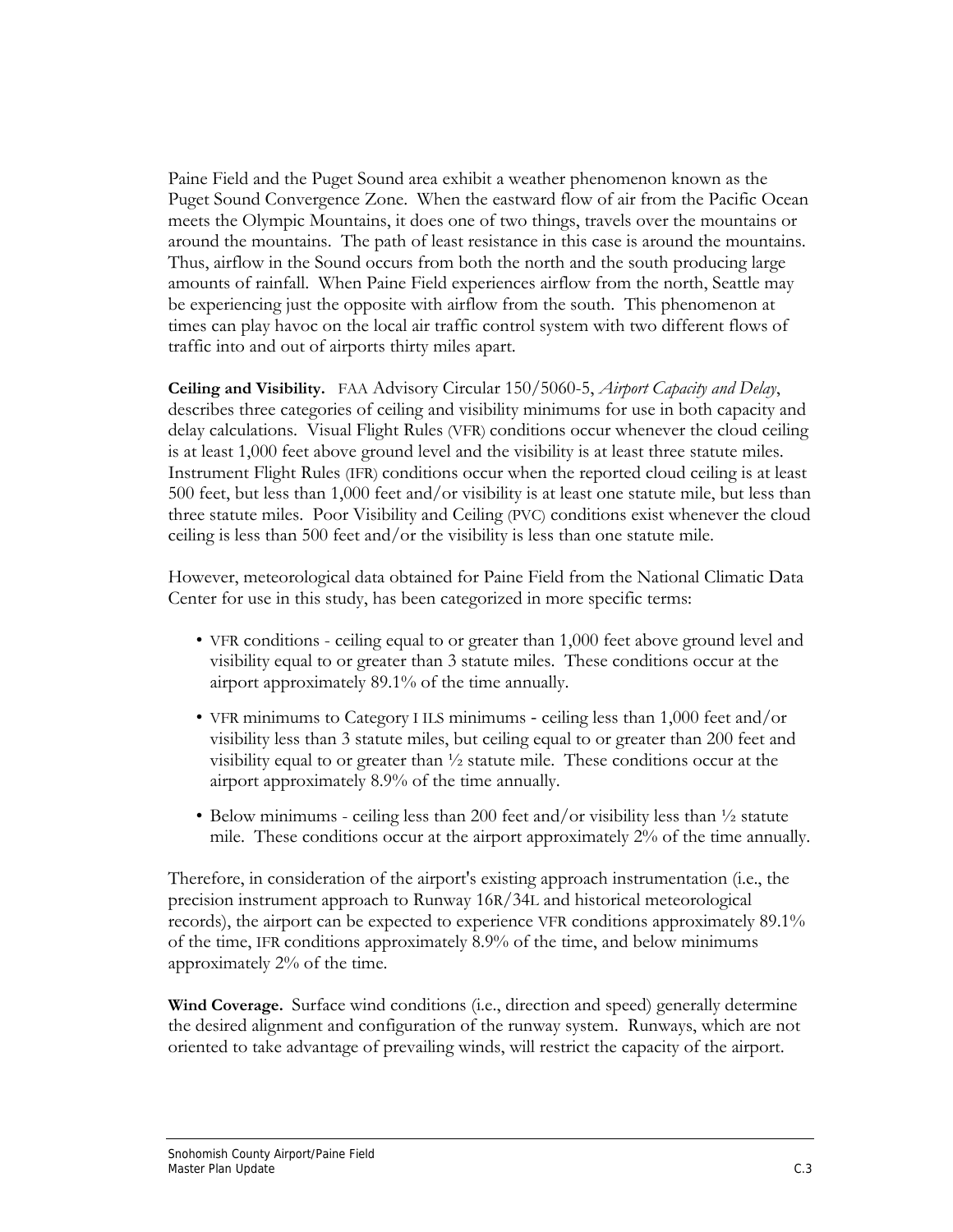Wind conditions affect all airplanes in varying degrees; however, the ability to land and takeoff in crosswind conditions varies according to pilot proficiency and aircraft type. Generally, the smaller the aircraft, the more it is affected by the crosswind component.

To determine wind velocity and direction at Paine Field, wind data to construct the all weather wind rose was obtained for the period 1991-2000 from observations taken at the airport. There were approximately 51,068 observations available for analysis during this ten-year period. The allowable crosswind component is dependent upon the Airport Reference Code (ARC) for the type of aircraft which utilize the airport on a regular basis. According to the existing Airport Layout Plan, the current Airport Reference Code (ARC) for Runway 16R/34L is D-V.

In consideration of the ARC D-V classification, these standards specify that the 20-knot crosswind component be utilized for analysis. In addition, it is known that the airport will continue to also serve small single and twin-engine aircraft for which the 10.5-knot crosswind component is considered maximum; therefore, the 20-knot and 10.5-knot crosswind components should be analyzed for this airport. The following illustration, entitled *ALL WEATHER WIND ROSE: 20-, 16-, 13- & 10.5-KNOT CROSSWIND COMPONENTS*, illustrates the all weather wind coverage provided at Paine Field. For comparison purposes, the 13- and 16-knot crosswind components have also been included.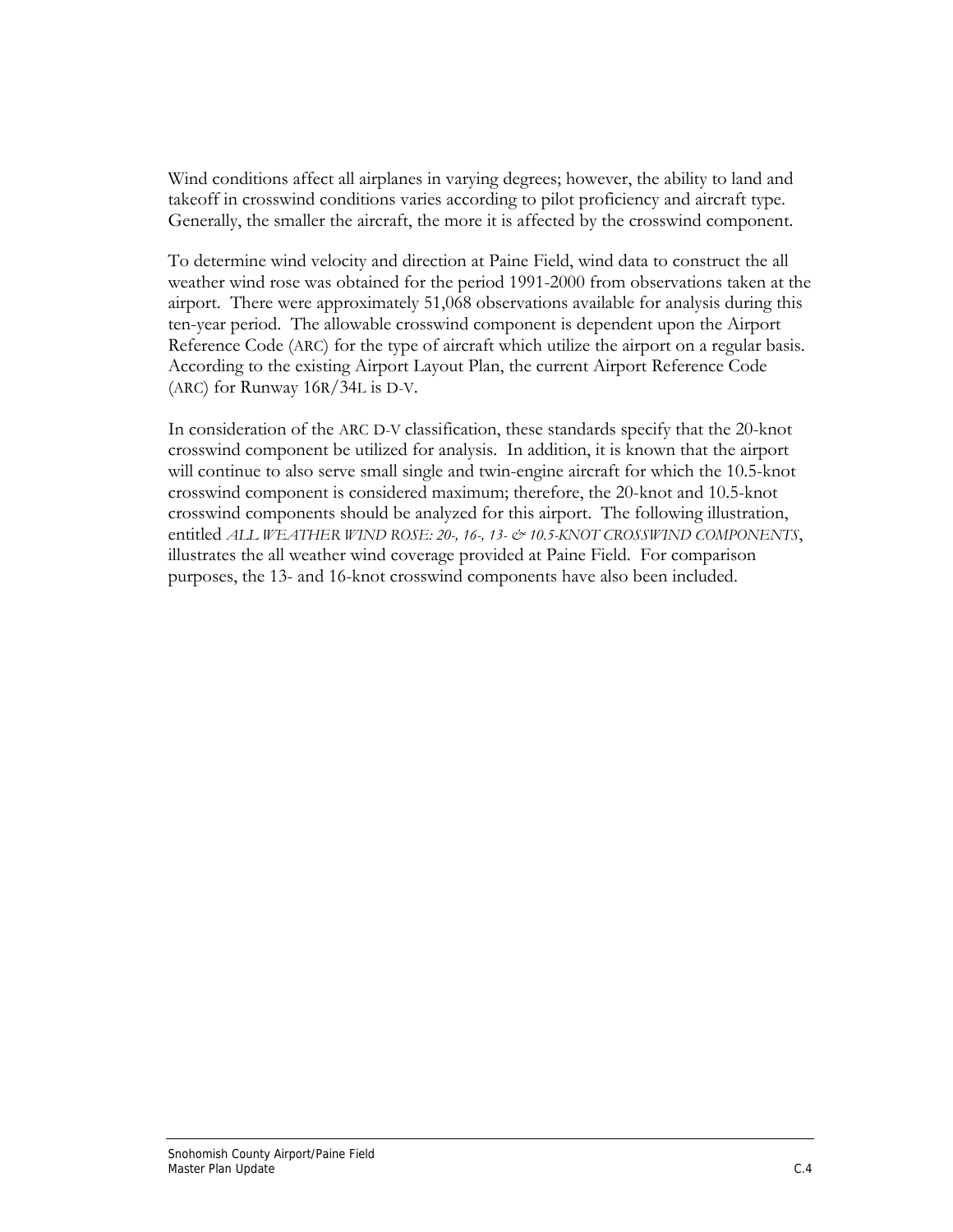#### Figure C1 **ALL WEATHER WIND ROSE: 20-, 16-, 13- & 10.5-KNOT CROSSWIND COMPONENTS**  *Paine Field Master Plan Update*



Source: National Oceanic and Atmospheric Administration, National Climatic Data Center Station # 72793 – Paine Field, Snohomish County, Everett, WA. Period of Record – 1991-2000. Total Observations: 51,068.

The desirable wind coverage for an airport's runway system is 95%. This means that the runway orientation and configuration should be developed so that the maximum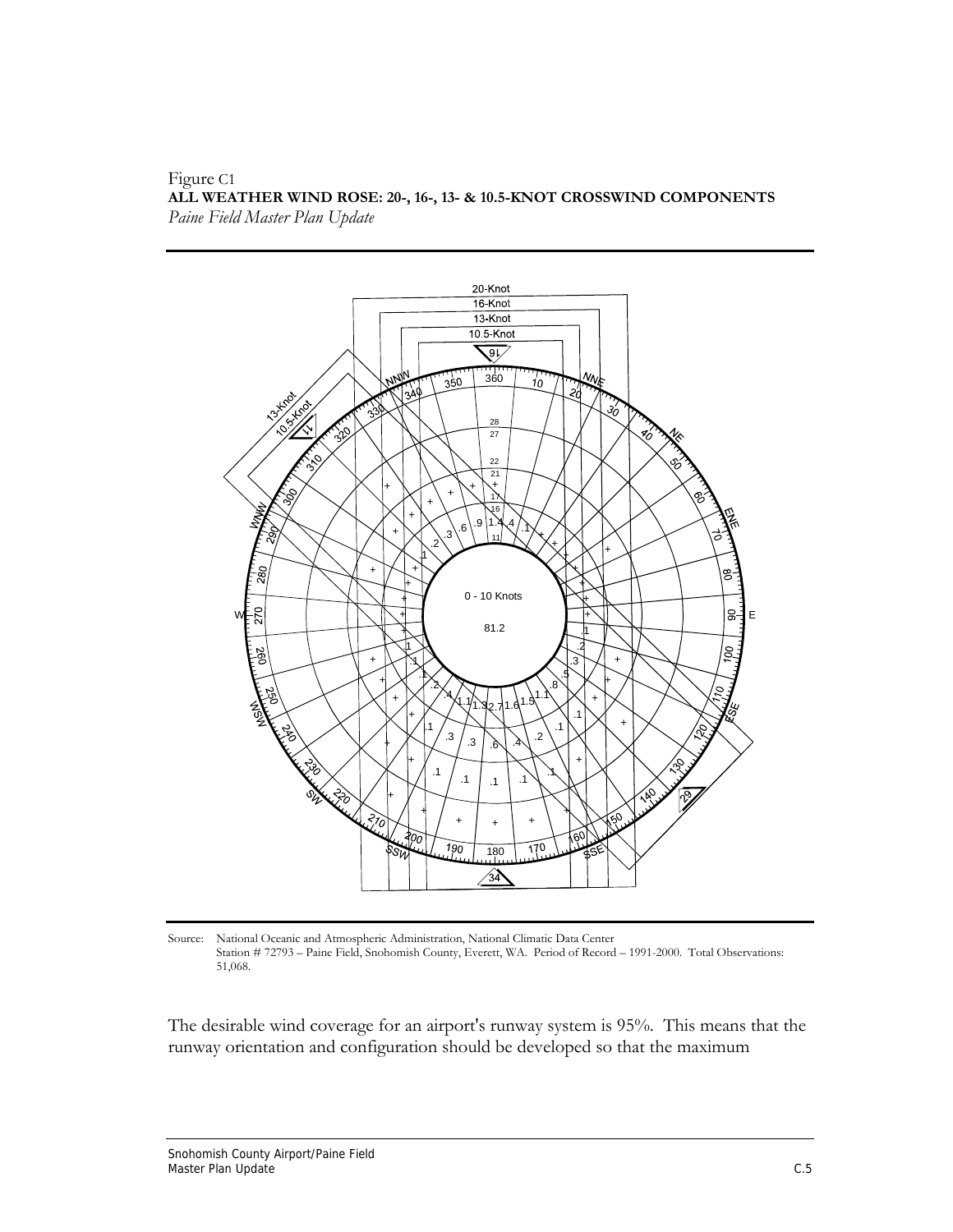crosswind component is not exceeded more than 5% of the time annually. The following table, entitled *ALL WEATHER WIND COVERAGE SUMMARY*, quantifies the wind coverage offered by the airport's existing runway system, including the coverage for each runway end. Based on the all weather wind analysis for Paine Field, utilizing the FAA Airport Design Software supplied with AC 150/5300-13, the existing runway configuration provides 100.0% wind coverage for the 20-knot crosswind component, 99.99% wind coverage for the 16-knot crosswind component, 99.98% wind coverage for the 13-knot crosswind component, and 99.95% for the 10.5-knot crosswind component. Therefore, no additional runways are required from a *wind coverage* standpoint.

## Table C1 **ALL WEATHER WIND COVERAGE SUMMARY**

*Paine Field Master Plan Update* 

| Runway<br>Designation | $20 -$ Knot<br>Crosswind<br>Component | $10.5 -$ Knot<br>Crosswind<br>Component |
|-----------------------|---------------------------------------|-----------------------------------------|
| Runway 16/34          | 99.99%                                | 98.62%                                  |
| Runway 16             | 74.80%                                | 73.53%                                  |
| Runway 34             | 65.63%                                | 65.20%                                  |
| Runway 11/29          | 99.83%                                | 93.35%                                  |
| Runway 11             | 77.09%                                | 71.53%                                  |
| Runway 29             | 65.98%                                | 63.96%                                  |
| Combined              | 100.0%                                | 99.95%                                  |

Source: Wind analysis tabulation provided by Barnard Dunkelberg & Company utilizing the FAA Airport Design Software supplied with AC 150/5300-13.

It should be noted these statistics indicate that Runway 11/29 is rarely needed to provide crosswind coverage at Paine Field. There are, however, several other considerations that should be analyzed. These include the benefits provided by having a crosswind practice runway at an airport like Paine Field that is a center for flight training and the operational flexibility provided by having a 4,500-foot runway available for use if one of the other runways is temporarily closed for any reason.

The airport is served by a precision ILS and a VOR or GPS-B approach. In an effort to evaluate the effectiveness of these approaches, an Instrument Flight Rules (IFR) wind rose has been constructed. The following illustration and table quantify the wind coverage offered by each runway end.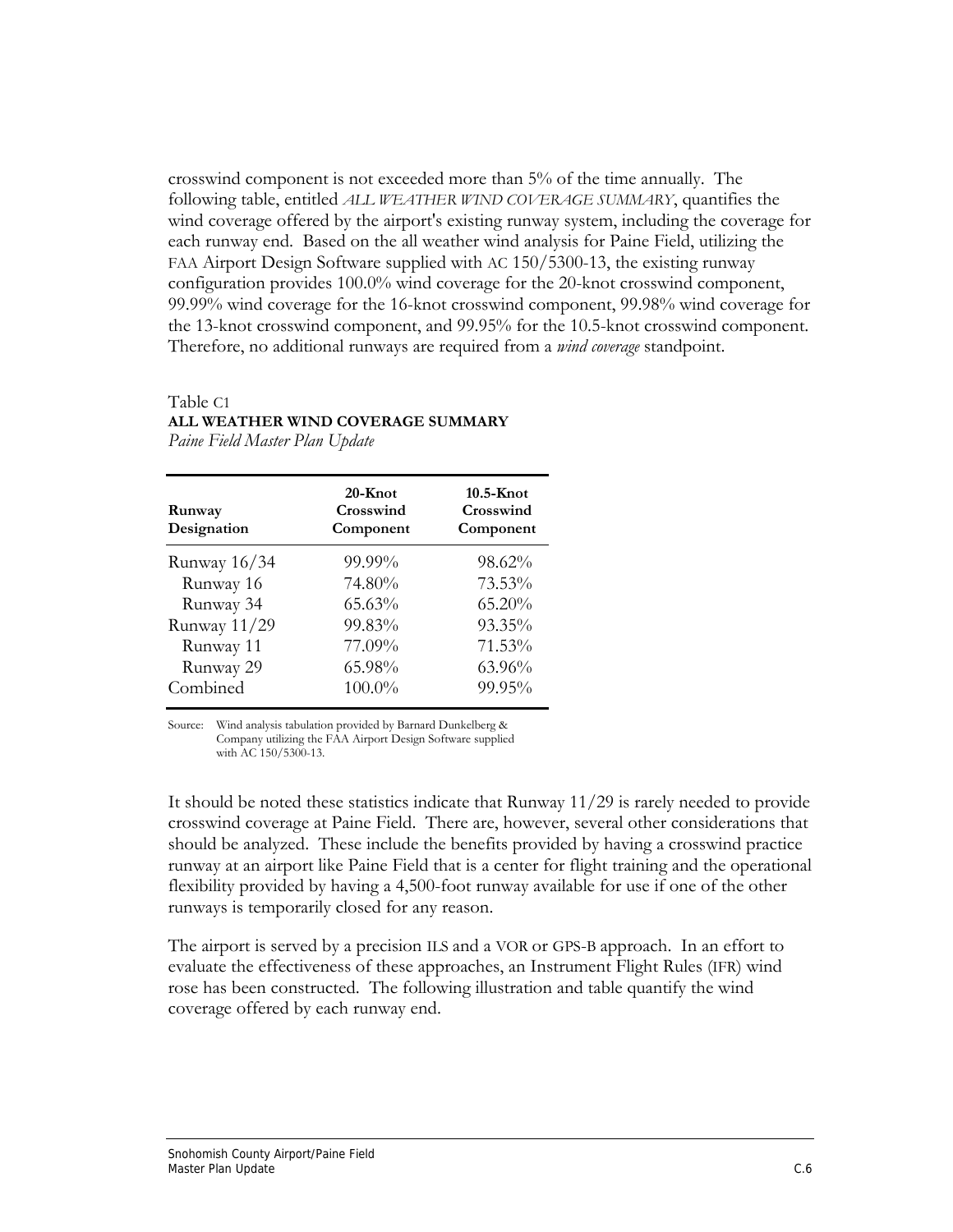#### Figure C2 **IFR WEATHER WIND ROSE: 20-, 16-, 13- & 10.5-KNOT CROSSWIND COMPONENTS**  *Paine Field Master Plan Update*



Source: National Oceanic and Atmospheric Administration, National Climatic Data Center Station # 72793 – Paine Field, Snohomish County, Everett, WA. Period of Record – 1991-2000. Total Observations: 51,068.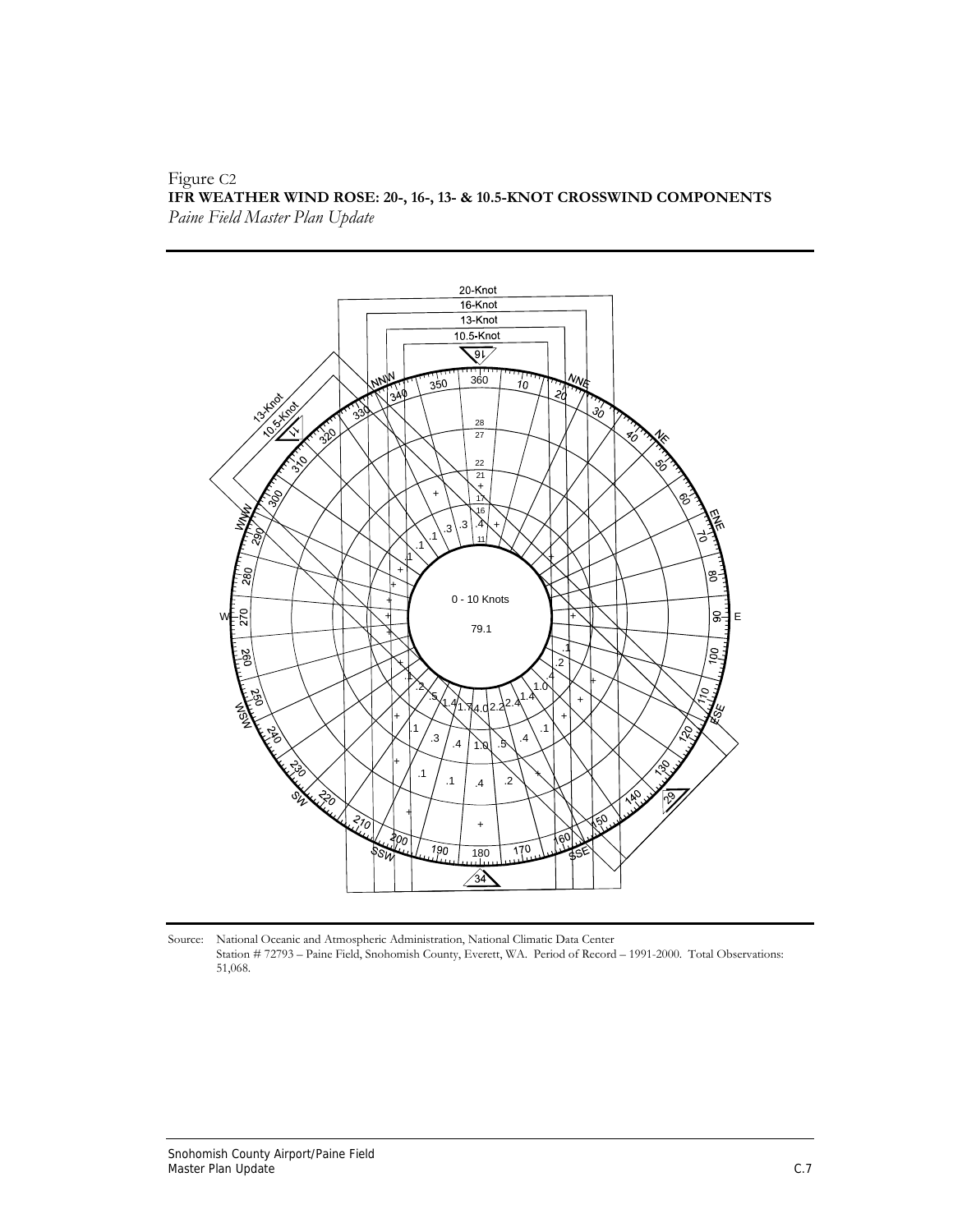## Table C2 **IFR WIND COVERAGE SUMMARY**

*Paine Field Master Plan Update* 

| Runway<br>Designation | <b>Wind Coverage</b><br><b>Provided Under</b><br><b>IFR Conditions</b> <sup>(1)</sup><br>20-Knot<br>Maximum<br>Crosswind | <b>Wind Coverage</b><br><b>Provided Under</b><br><b>IFR</b> Conditions $(1)$<br>$10.5 -$ Knot<br>Maximum<br>Crosswind |
|-----------------------|--------------------------------------------------------------------------------------------------------------------------|-----------------------------------------------------------------------------------------------------------------------|
| Runway 16/34          | 100.00%                                                                                                                  | 98.95%                                                                                                                |
| Runway 16             | 85.35%                                                                                                                   | 84.37%                                                                                                                |
| Runway 34             | $50.48\%$                                                                                                                | $50.20\%$                                                                                                             |
| Runway 11/29          | 99.75%                                                                                                                   | 92.22%                                                                                                                |
| Runway 11             | 87.50%                                                                                                                   | 80.17%                                                                                                                |
| Runway 29             | 55.46%                                                                                                                   | 54.11%                                                                                                                |
| Combined              | $100.0\%$                                                                                                                | 99.92%                                                                                                                |

Source: Wind analysis tabulation provided by Barnard Dunkelberg & Company utilizing the FAA Airport Design Software supplied with AC 150/5300-13.

(1) Ceiling of less than 1,000 feet, but equal to or greater than 200 feet and/or visibility less than 3 statute miles, but equal to or greater than ½ statute mile.

From this IFR wind coverage summary, it can be determined that Runway 16 provides better wind coverage for each crosswind component, which is where the existing precision instrument approach is located. However, additional analysis of a 34L precision approach will be undertaken to address future noise levels, as well as the alleviation of "head-to-head" flight operations. The information provided by this analysis will be incorporated into the formulation of various future airside development alternatives and the ultimate development recommendations for the airport.

## Characteristics of Demand

Certain site-specific characteristics related to aviation use and aircraft fleet makeup impact the capacity of the airfield. These characteristics include runway use, aircraft mix, percent arrivals, touch-and-go operations, and exit taxiways.

**Aircraft Mix.** The capacity of a runway is dependent on the type and size of the aircraft that utilize the facility. Aircraft are categorized into four classes: Classes A and B consist of small single engine and twin-engine aircraft (both prop and jet), weighing 12,500 pounds or less, which are representative of the general aviation fleet. Class C and D aircraft are large jet and propeller aircraft typical of those utilized by the airline industry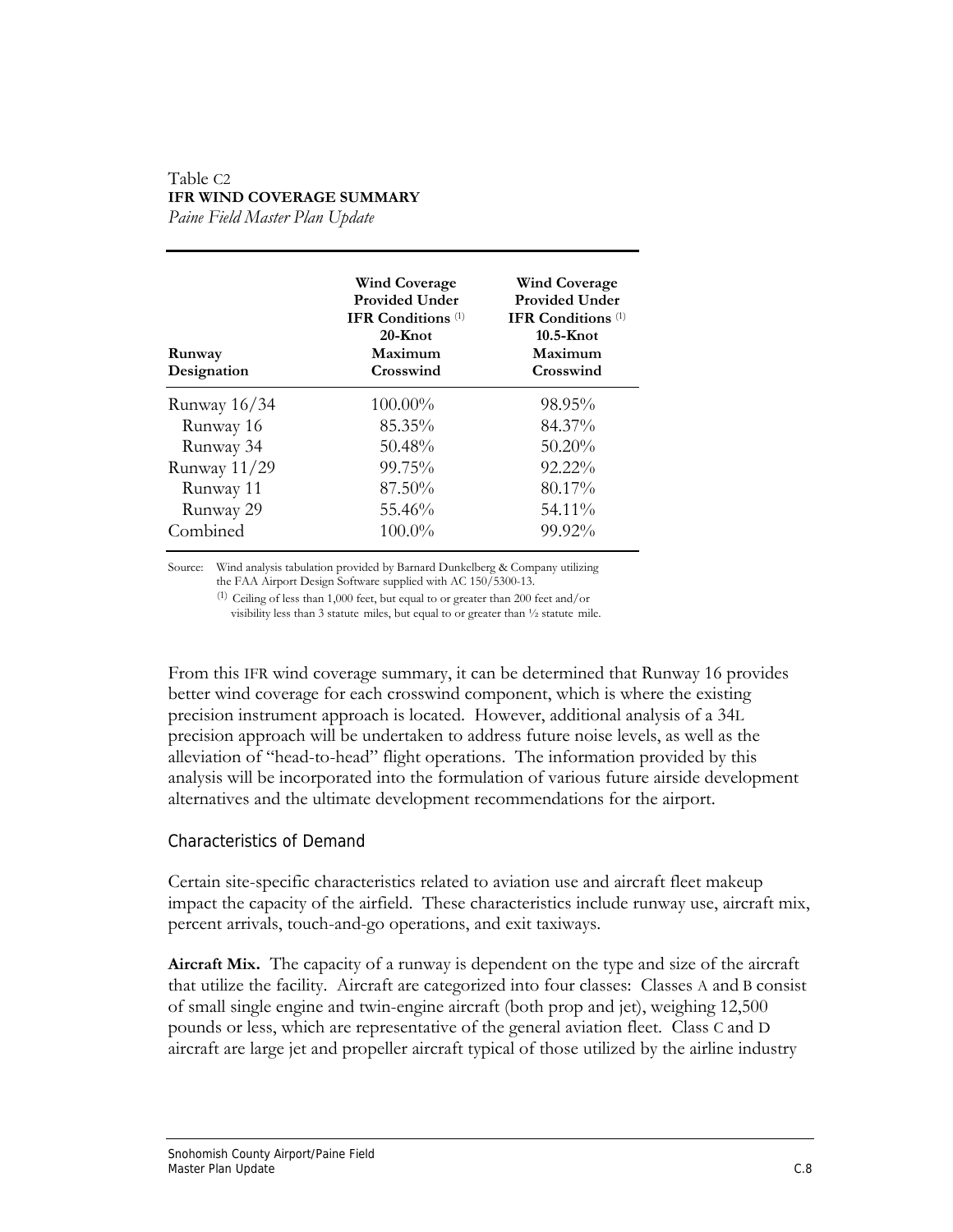and the military. Aircraft mix is defined as the relative percentage of operations conducted by each of these four classes of aircraft. In consideration of the forecasts presented in the previous chapter, an aircraft mix table has been generated. The following table, entitled *AIRCRAFT CLASS MIX FORECAST, 2000-2021,* presents the projected operational mix for the selected forecasts.

#### Table C3 **AIRCRAFT CLASS MIX FORECAST, 2000-2021** *Paine Field Master Plan Update*

|         |               | <b>VFR Conditions</b> |         |                | <b>IFR Conditions</b> |         |
|---------|---------------|-----------------------|---------|----------------|-----------------------|---------|
| Year    | Class $A & B$ | Class C               | Class D | Class $A \& B$ | Class C               | Class D |
| 2000(1) | $93.4\%$      | $5.0\%$               | $1.6\%$ | $80.0\%$       | $13.0\%$              | $7.0\%$ |
| 2006    | $90.0\%$      | $7.5\%$               | $2.5\%$ | $80.0\%$       | $13.0\%$              | $7.0\%$ |
| 2011    | $90.0\%$      | $7.5\%$               | $2.5\%$ | $80.0\%$       | $13.0\%$              | $7.0\%$ |
| 2016    | $90.0\%$      | $7.5\%$               | $2.5\%$ | $80.0\%$       | $13.0\%$              | $7.0\%$ |
| 2021    | $90.0\%$      | $7.5\%$               | $2.5\%$ | $80.0\%$       | $13.0\%$              | $7.0\%$ |

Class A - Small Single Engine, < 12,500 pounds Class B - Small Twin-Engine, < 12,500 pounds

Class C - 12,500 - 300,000 pounds

(1) Existing percentage breakdown was estimated by Barnard Dunkelberg & Company (BD&Co.)

**Percent Arrivals.** Runway capacity is also significantly influenced by the percentage of all operations that are arrivals. Because aircraft on final approach are typically given absolute priority over departures, higher percentages of arrivals during peak periods of operations reduce the Annual Service Volume (ASV). The operations mix occurring on the runway system at Paine Field reflects a general balance of arrivals to departures; therefore, it was assumed in the capacity calculations that arrivals equal departures during the peak period.

**Touch-And-Go Operations.**A touch-and-go operation refers to an aircraft maneuver in which the aircraft performs a normal landing touchdown followed by an immediate takeoff, without stopping or taxiing clear of the runway. These operations are normally associated with training activity and are included in local operations figures when reported by an air traffic control tower. According to FAA *Form 5010*, touch-and-go operations are estimated to represent 50% of the total annual operations being conducted at the airport. It is anticipated that the level of flight training will increase through the planning period; however, the airport will continue to be a center for both business related itinerant and general aviation operations. Therefore, the percentage of touch-and-go operations is expected to increase to 60% by the end of the planning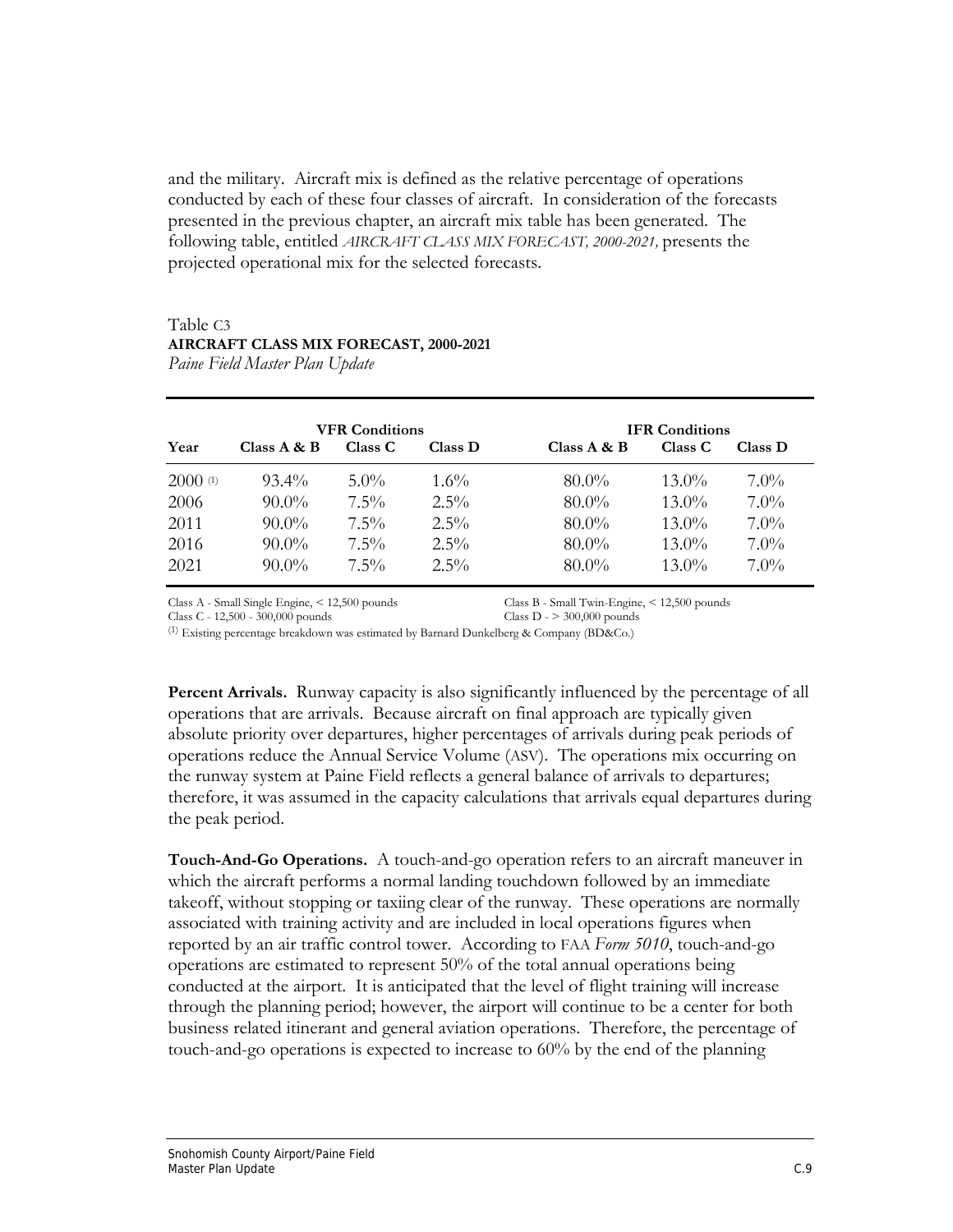period. It should be noted that a high percentage of instrument operations occurring at the airport are conducting training flights during VFR weather conditions. Approximately 50%-70% of these instrument operations break off their final approach to a go-around "missed" approach, which are subsequently counted as an arrival and a departure by FAA air traffic control.

**Runway Use.** The use configuration of the runway system is defined by the number, location, and orientation of the active runway(s) and relates to the distribution and frequency of aircraft operations to those facilities. Both the prevailing winds in the region and the existing runway facility at Paine Field combine to dictate the utilization of the existing runway system. According to airport management observations, Runway 16R/34L is the primary use runway. It is estimated that approximately 53% (50% 16R, 50% 34L) of the airport's operations are conducted utilizing this runway, while 43% (50% 16L, 50% 34R) of the airport's operations are conducted on Runway 16L/34R, and the remaining 4% (75% 29, 25% 11) of the airport's operations are conducted on Runway 11/29. Additionally, it is of interest to note that Runway 16R/34L operates (is open) on a 24 hour basis while Runways 16L/34R and 11/29 are designated VFR runways operating (are open) only from 7 a.m. to 9 p.m., when the FAA airport Air Traffic Control Tower is open.

**Exit Taxiways.** The capacity of a runway system is greatly influenced by the ability of an aircraft to exit the runway as quickly and safely as possible. Therefore, the quantity and design of the exit taxiways can directly influence aircraft runway occupancy time and the capacity of the runway system.

Due to the location of the existing exit taxiways serving the runway system at Paine Field, the number of available exit taxiways for use in the capacity calculation is adequate. Based upon the mix index of aircraft operating at the airport under VFR conditions, the capacity analysis, as described in the FAA Advisory Circular 150/5060-5, *Airport Capacity and Delay*, gives credit to only those runway exit taxiways located between 3,000 and 5,500 feet from the landing threshold. Therefore, landings to Runway 16R and Runway 34L each received an exit rating of two, with four being the maximum and no credit given for an exit within 750 feet of another exit. Runway 16L/34R and Runway 11/29, which primarily serve small aircraft, each receive an exit rating of one or two. It does not appear that the runway system would benefit from the construction of additional taxiways. However, the future location of all taxiway improvements (if any) will be evaluated in conjunction with the formulation of airside development alternatives.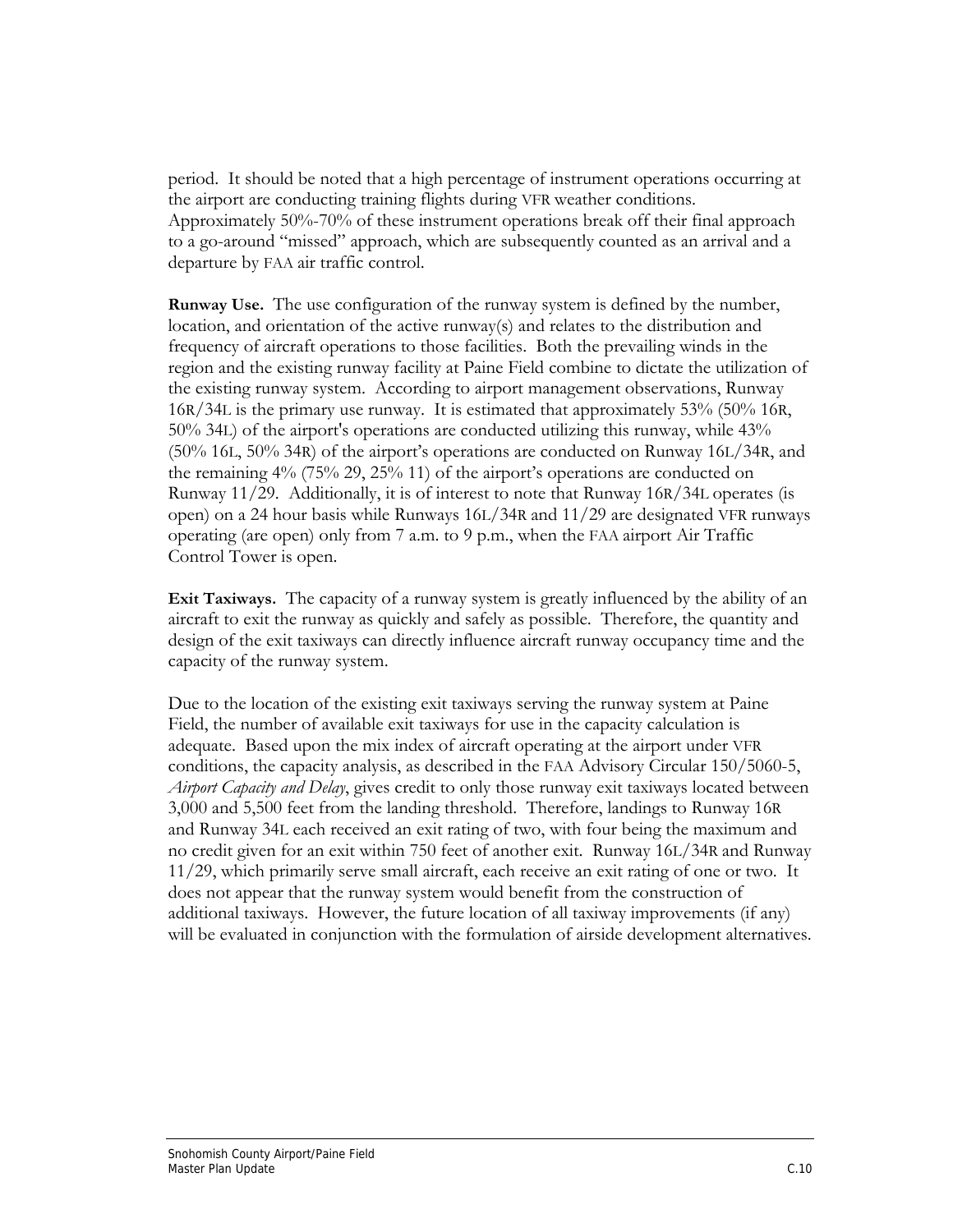### Air Traffic Control Rules

The FAA specifies separation criteria and operational procedures for aircraft in the vicinity of an airport contingent upon aircraft size, availability of radar, sequencing of operations and noise abatement procedures, both advisory and/or regulatory, which may be in effect at the airport. The impact of air traffic control on runway capacity is most influenced by aircraft separation requirements dictated by the mix of aircraft utilizing the airport. Presently, there are no special air traffic control rules in effect at Paine Field that significantly impact operational capacity; however, it should be noted that when operating on the crosswind runway (Runway 11/29) there is currently a Land and Hold Short Operation (LAHSO) procedure, which is inclusive of the appropriate markings, lighting, and signage. It should be noted the Paine Field Air Traffic Control Tower does not operate on a twenty-four hour schedule.

## Peak Period Operations

An additional element of assessing airport usage and determining various requirements necessitated by capacity and demand considerations is the determination of peak period activities. Actual ATCT records for 2000, along with statistics regarding operations at airports with similar activity and operational characteristics, have been utilized to formulate peak period forecasts. The projection of peak period operational activity is depicted in the following table, entitled *PEAK PERIOD AIRCRAFT OPERATIONS, 2000-2021*. The Peak Month Aircraft Operations in 2000 was determined by an examination of air traffic control tower records and that percentage has been used to estimate peak month operations throughout the planning period. The Average Day of the Peak Month was estimated by dividing the peak month operations by 31. Peak Hour/Average Day Ratio was established by examining operations at other airports with similar activity and operational characteristics, as well as utilizing typical ratios provided in FAA AC 150/5070-6A, *Airport Master Plans*. While peak period, as previously mentioned, is an average, and due to the geography of Paine Field - exhibiting bursts of good weather followed by bursts of bad weather, it is of interest to note that Paine Field recently experienced peak hours of 120 operations.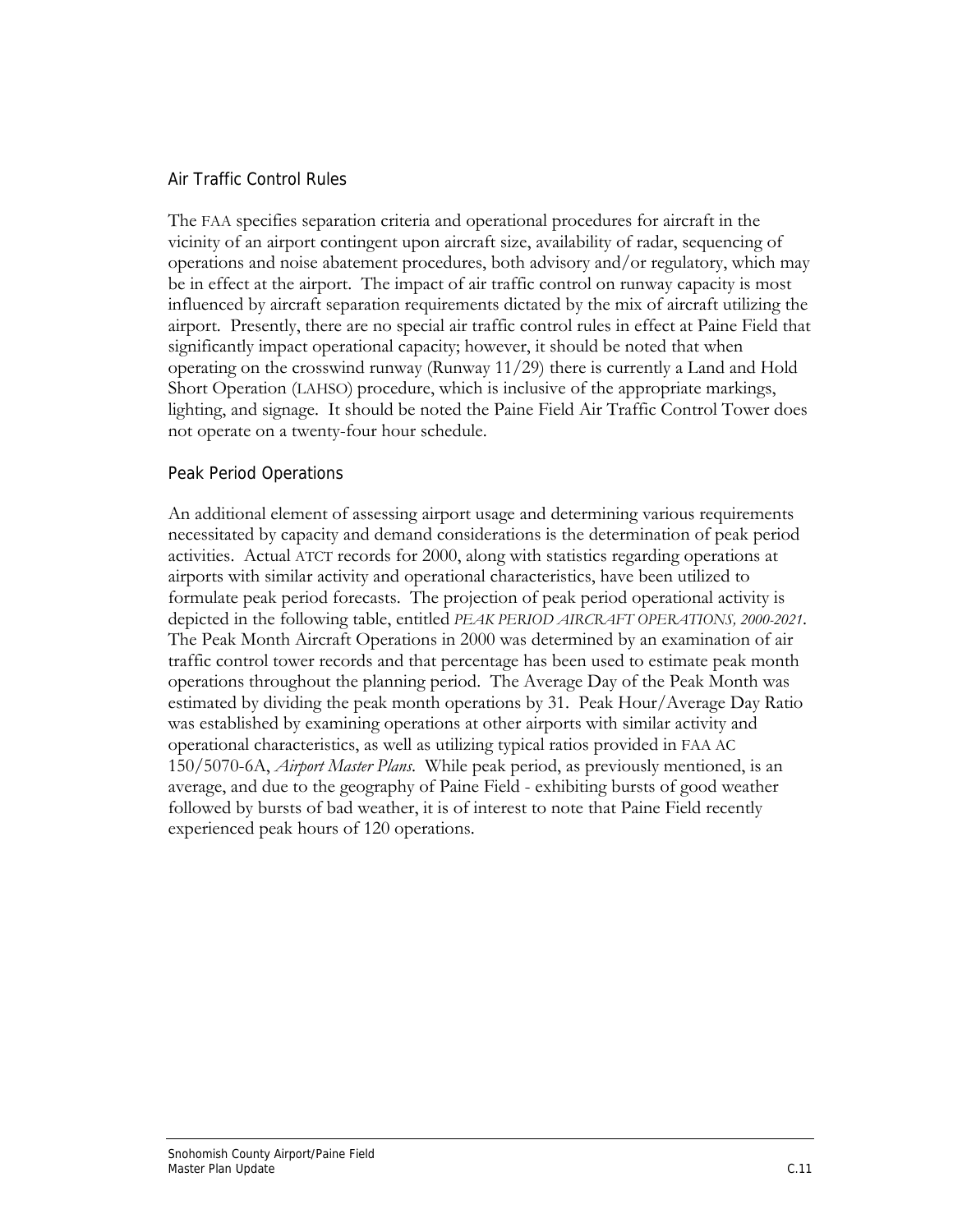| Year | Annual<br>Aircraft<br><b>Operations</b> | Peak Month<br>Aircraft<br><b>Operations</b> | <b>Average Day</b><br>of Peak Month | Peak Hour/<br>Average<br>Day Ratio | <b>Average Peak</b><br><b>Hour Aircraft</b><br><b>Operations</b> |
|------|-----------------------------------------|---------------------------------------------|-------------------------------------|------------------------------------|------------------------------------------------------------------|
| 2000 | 213,291                                 | 21,329                                      | 688                                 | $9.0\%$                            | 62                                                               |
| 2006 | 290,235                                 | 29,024                                      | 936                                 | $8.5\%$                            | 80                                                               |
| 2011 | 310,980                                 | 31,098                                      | 1,003                               | $8.3\%$                            | 83                                                               |
| 2016 | 334,204                                 | 33,420                                      | 1,078                               | $8.0\%$                            | 86                                                               |
| 2021 | 359,176                                 | 35,918                                      | 1,159                               | $7.8\%$                            | 90                                                               |

#### Table C4 **PEAK PERIOD AIRCRAFT OPERATIONS, 2000-2021**  *Paine Field Master Plan Update*

Source: BD&Co. Forecast Based on Methodology From FAA AC 150/5070-6A, *Airport Master Plans* and FAA AC 150/5060-5, *Airport Capacity and Delay*.

## **Airfield Capacity Analysis**

As previously described, determination of capacity figures for Paine Field will utilize the throughput method of calculation, described in the FAA Advisory Circular 150/5060-5, *Airport Capacity and Delay*. These formulae, applying information generated from preceding analyses, illustrate capacity and demand in terms of the following results:

- Hourly Capacity of Runways
- Annual Service Volume (ASV)

The following capacity computations provide assistance in evaluating the ability of the existing airport facilities, both airside and landside, to accommodate forecast demand.

### Hourly Runway Capacity

Calculations of hourly runway capacity begin with an evaluation of each possible runwayuse configuration at the airport. With consideration of the airport's aircraft mix index, annual percentage of touch-and-go operations, existing IFR operating conditions and taxiway exit rating, an hourly capacity was calculated. For all runway use configurations, the airport's average VFR hourly capacity was determined to be approximately 202 operations, which compares to an IFR hourly capacity of approximately 78 operations.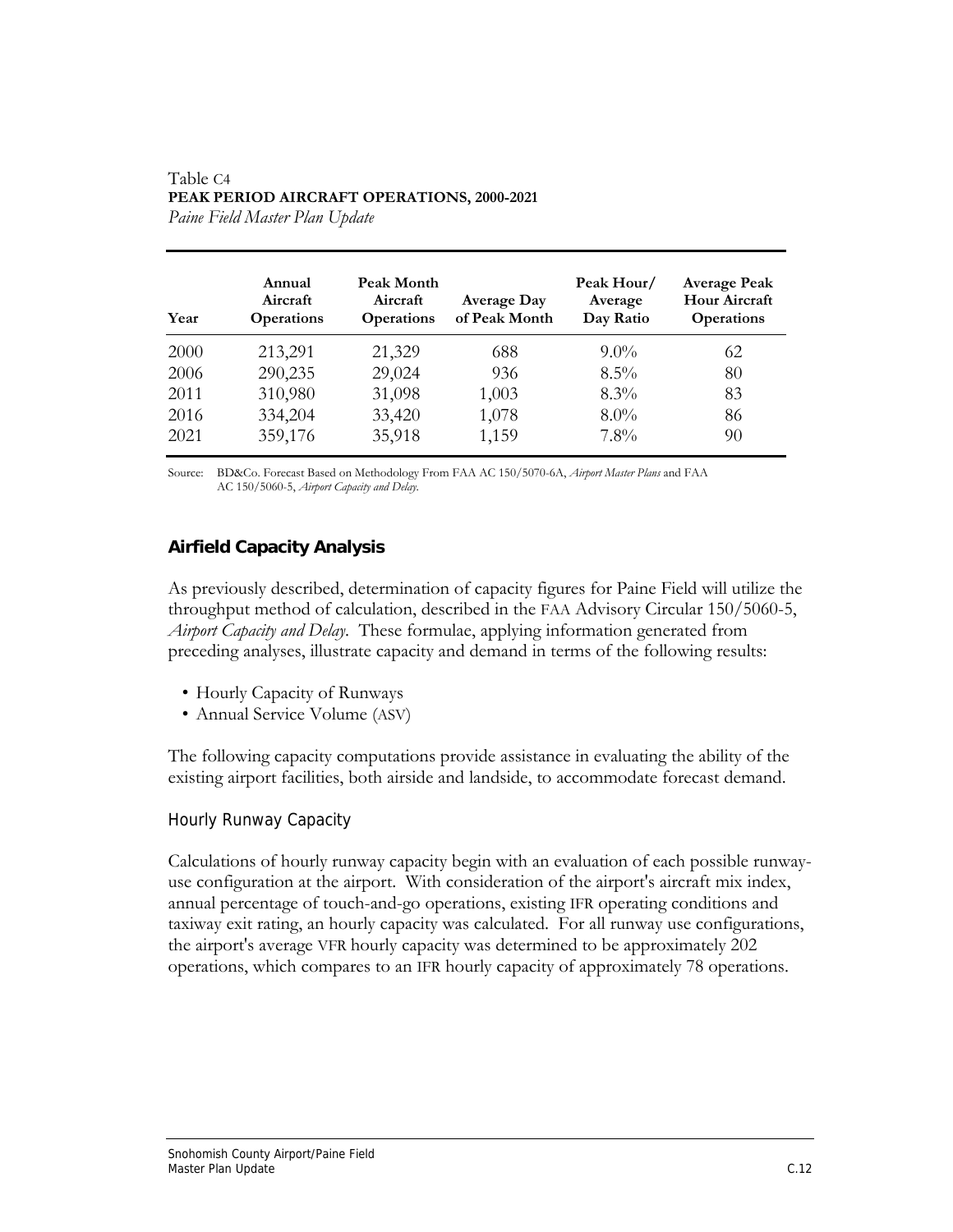### Annual Service Volume

After determining the hourly capacity for each potential runway use configuration, a weighted hourly capacity of the entire airport can be calculated. The weighted hourly capacity takes into consideration not only the aircraft mix index, but also the percent utilization of each possible runway use configuration. The weighted hourly capacity for Paine Field for 2000 was determined to be approximately 92 operations per hour. This weighted hourly capacity can then be used in calculating the ASV for the airport. The ASV is calculated using the following formula:

$$
ASV \equiv C_W \ge D \ge H
$$

- $C_w$  weighted hourly capacity
- D ratio of annual demand to average daily demand
- H ratio of average daily demand to average peak hour demand

In consideration of the existing runway configuration, runway utilization patterns and 2000 operation counts (i.e., 213,291), Paine Field has been determined to have a daily demand ratio (D) of 310 operations and an hourly demand ratio (H) of 11.1 operations, and thus, an ASV of approximately 316,218 operations.

Conditions that are involved with the determination of the weighted hourly capacity and the daily demand are not forecast to change significantly in the future, and those numbers will remain fairly constant through the planning period. The hourly ratio, as specified in the formula, is the inverse of the daily operations that occur during the peak hour. In other words, as operations increase, the peak periods tend to spread out, increasing the hourly ratio (H). As the hourly ratio increases, the ASV will increase. Capacity information contained in the previous 1995 MP indicated that a Paine Field runway configuration accommodates an ASV of 305,000 annual operations. However, general planning guidelines suggest that the ASV for Paine Field could be as much as 367,000 annual operations per year. Based on the aircraft fleet mix currently utilizing Paine Field, this ASV seems appropriate through the planning period.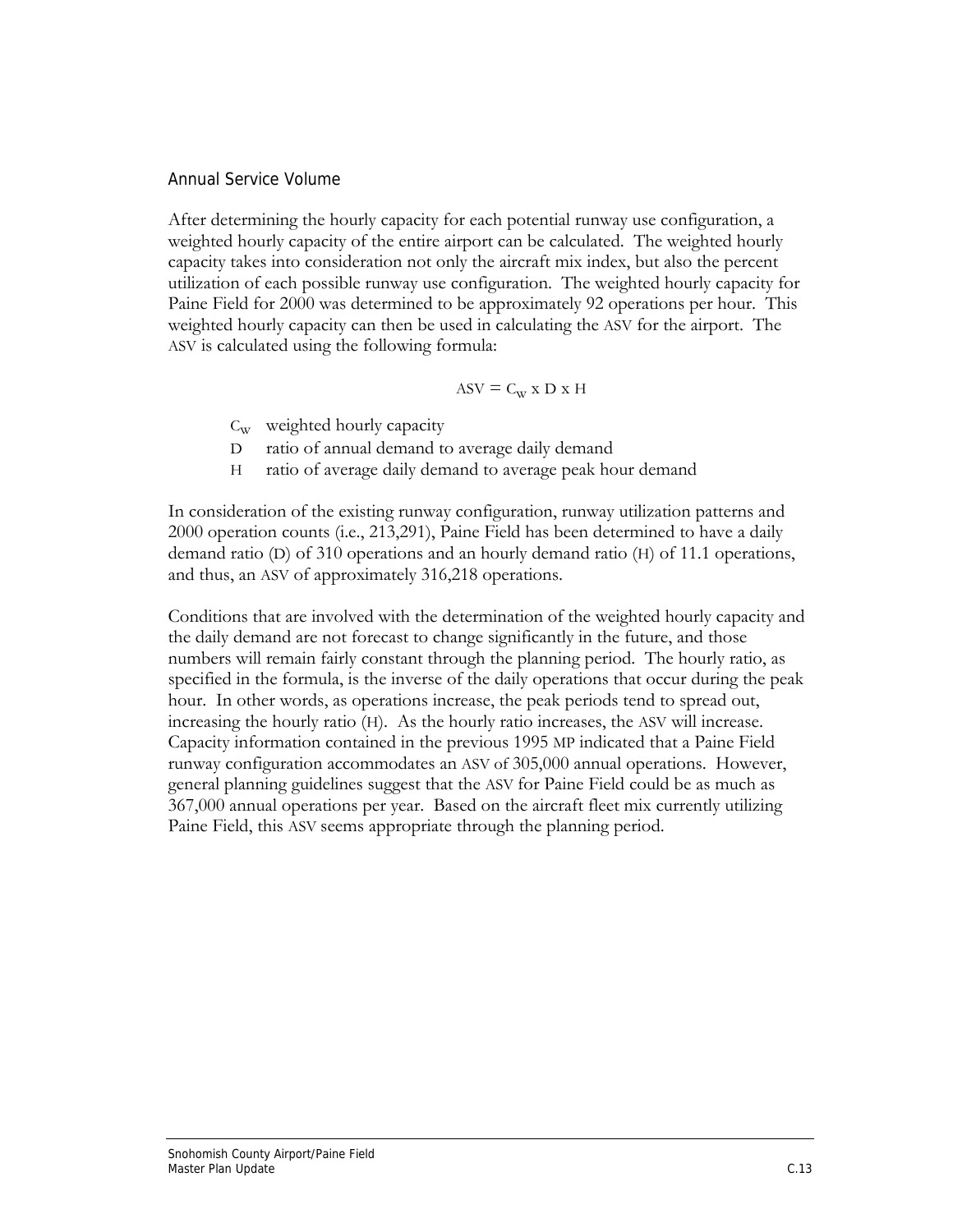| Year | Annual<br><b>Operations</b> | Design Hour<br>Operations | Annual<br><b>Service</b><br>Volume (ASV) |
|------|-----------------------------|---------------------------|------------------------------------------|
| 2000 | 213,291 (1)                 | 62                        | 316,000                                  |
| 2006 | 290,235                     | 80                        | 333,000                                  |
| 2011 | 310,980                     | 83                        | 344,000                                  |
| 2016 | 334,204                     | 86                        | 351,000                                  |
| 2021 | 359,176                     | 90                        | 367,000                                  |

#### Table C5 **AIRFIELD CAPACITY FORECAST SUMMARY, 2000-2021**  *Paine Field Master Plan Update*

(1) Actual operations count for the airport.

## **Ground Access Capacity**

The capacity of the landside access system is a function of the maximum number of vehicles that can be accommodated by a particular ground access facility. Therefore, the focus of the roadway capacity assessment is on the service provided between the various airport facilities and the regional highway system (SR 526 and Interstate 5). Because Paine Field is located within a densely populated area, the existing airport access roadway system is impacted not only by the direct users of the airport, but also by the background traffic associated with the surrounding residential, commercial, and industrial development in the vicinity of the airport.

The capacity of roadways providing access to the airport is based on the *Highway Capacity Manual,* published by the Transportation Research Board, Special Report 209, 1985. It is normally preferred that a roadway operate below capacity to provide reasonable flow and minimize delay to the vehicles using it. The *Highway Capacity Manual* defines different operating conditions, known as levels-of-service. The levels-of-service are functions of the volume and composition of the traffic and the speeds attained. Six levels-of-service have been established, designated by the letters A-F, providing for best to worst service in terms of driver satisfaction. Level-of-service F defines a road operating beyond its maximum capacity; traffic is typically almost at a standstill causing major delays to road users. Level-of-service A is defined as a road with free flow operational characteristics at average travel speeds. Vehicles on a level-of-service A roadway are completely unimpeded in their ability to maneuver within the traffic stream. A level-of-service C, represented by stable traffic flow and minimal delays, is generally the preferred level of service on a road system such as in the vicinity of Paine Field. Average hourly volumes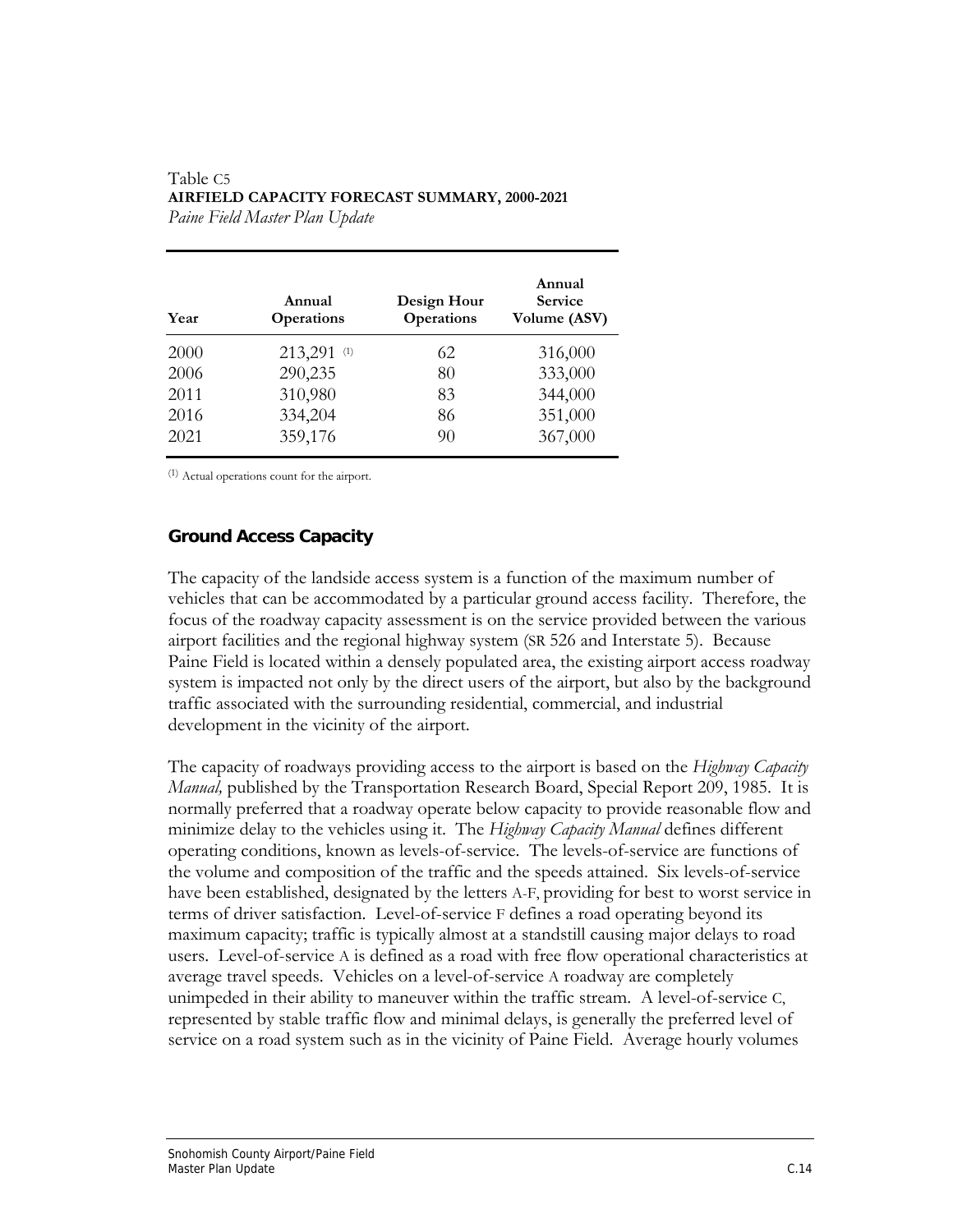of airport service roadways of typical facilities at level-of-service C and D are summarized in the following table.

## Table C6 **GROUND ACCESS FACILITY VOLUME**

*Paine Field Master Plan Update* 

| <b>Facility Type</b>                        | Average Hourly Volume <sup>(1)</sup><br>(Vehicle/Hour/Lane) $(2)$ |  |
|---------------------------------------------|-------------------------------------------------------------------|--|
| Main-access and feeder freeways             |                                                                   |  |
| (controlled access, no signalization)       | $1,000-1,600$                                                     |  |
| Ramp to and from main-access freeways,      |                                                                   |  |
| single lane                                 | 900-1,200                                                         |  |
| Principal arterial (some cross streets,     |                                                                   |  |
| two-way traffic)                            | 900-1,600                                                         |  |
| Main-access road (signalized intersections) | 700-1,000                                                         |  |
| Service road                                | $600-1,200$                                                       |  |

Source: Measuring Airport Landside Capacity, Transportation Research Board, 1987

(1) Highway level-of-service C and D

(2) Passenger-car equivalents

It should be noted that the roadway capacity analysis for Paine Field takes into consideration the forecast of passenger enplanements and aviation activity. The roadway capacity analysis does not take into consideration additional traffic demands that might be generated by new industrial or commercial activity on the airport. The effects of any new industrial/commercial demand cannot be analyzed until employment numbers are quantified; therefore, as a part of the feasibility analysis for any new major employer on the airport, the impact on the landside access system must be considered.

The major roadways associated with Paine Field include: Airport Road, Holly Drive, 100th St. S.W., 112th St. S.W., SR 99 (Pacific Highway), Beverly Park Road, SR 525 (Mukilteo Speedway), 121st St. S.W., and Minuteman Drive.

• Airport Road is currently classified as an arterial roadway operated as a seven-lane facility north of 100<sup>th</sup> St. S.W. and six lanes south of 100<sup>th</sup> St. S.W., including two peak hour HOV (High Occupancy Vehicle) lanes. Airport Road runs northwest to southeast, between SR 526 and 128<sup>th</sup> St. S.W. While it is a major access route into the Boeing Plant and carries a large volume of the peak hour Boeing trips, it does provide access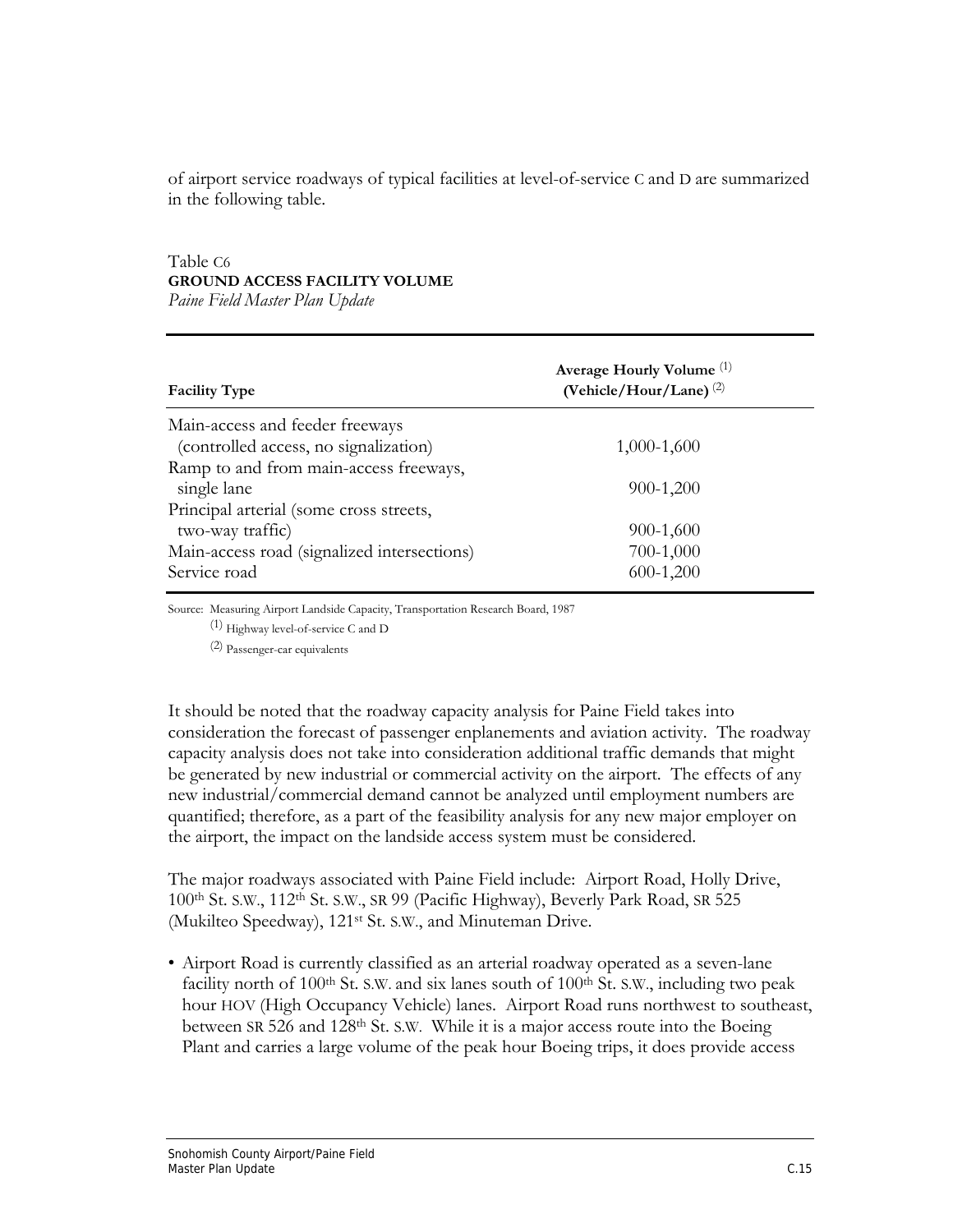to the non-Boeing portions of the Paine Field property, as well as other industrial and commercial businesses along the route.

- Holly Drive is a two-lane collector arterial roadway, which is an extension of Beverly Park Road and extends to the northeast.
- 100<sup>th</sup> St. S.W. provides a link between the commercial area around Evergreen Way and Airport Road. It also provides one of the main access points into Paine Field. This road has two lanes and has curbs, gutters, and sidewalks about 1/3 of its length.
- 112<sup>th</sup> St. S.W. is a two-lane minor arterial providing a link between Beverly Park Road and SR 527 in the Silver Lake Area, east of I-5. Snohomish County plans to widen this portion of the street to five lanes including bike lanes, curb, gutter, and sidewalk.
- SR 99 (Evergreen Way) is a state route running between Northern Pierce County, through King County and into Everett. This highway also provides connections to other regional and state routes, which include I-5, SR 525, and SR 526. SR 99 has been classified as a principal arterial. The basic cross section is five (5) lanes with intermittent sidewalks. The City of Everett plans to improve SR 99 between 112<sup>th</sup> St. S.W. and Airport Road. The improvement will widen SR 99 to provide three lanes in each direction.
- Beverly Park Road is classified as a collector arterial and connects 52nd Ave. W to SR 525 and Holly Drive. A portion of the network abuts the city of Mukilteo, which includes two lanes, one shoulder, and no sidewalks. There is a narrow pedestrian and bicycle pathway separated from the shoulder in the vicinity of Fairmount Elementary School. Bike lanes along this route are provided southwest of the SR525 intersection. Snohomish County has plans to improve this road to five lanes with curbs and sidewalks in 2004/05.
- SR 525 (Mukilteo Speedway) connects the I-5/I-405 interchange to the Mukilteo Ferry Terminal. It is classified as a two-lane principal arterial; however, a WSDOT project to widen this roadway to four lanes began in early 2001 and will continue for two years.
- 121<sup>st</sup> S.W., classified as a collector arterial, connects Beverly Park Road to SR 525. The City of Mukilteo plans to improve this street by realigning  $121<sup>st</sup>$  St. S.W. to create a four-leg intersection with Harbour Pointe Boulevard and SR 525.
- Minuteman Drive is currently a two-lane internal Snohomish County/Paine Field roadway providing access into the airport's industrial park and hangar areas. Minuteman Drive is an extension of 106<sup>th</sup> St. S.W.; however, it is not a dedicated public right-of-way. This roadway will be widened to three lanes with curbs and a sidewalk in 2001.

Based on the adopted forecast, peak hour trips into and out of the airport on the west leg of Airport Road/100th Street S.W. intersection, due to passenger activity, will represent an insignificant increase in the overall traffic volumes. While the airport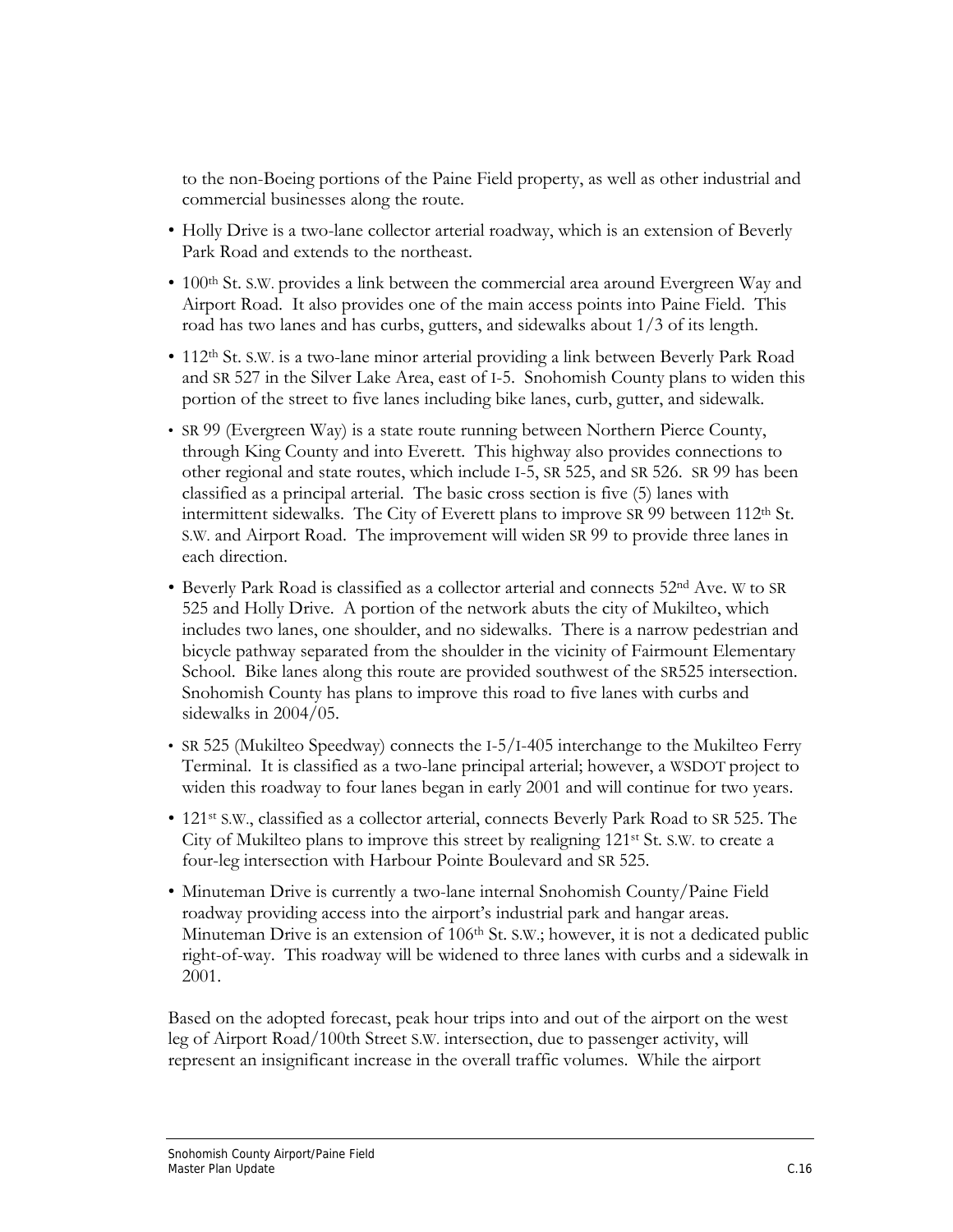entrance roadway is adequate to accommodate this increase, traffic entering and leaving the airport will be affected by the level-of-service at the Airport Road/100th Street S.W. intersection, which will likely operate in the level-of-service D or E range during the system peak hour. Currently, The Boeing Co. shift change creates a peak period hour between the hours of 2:30 p.m. and 4:00 p.m.

On Airport Road, north of the intersection with  $100<sup>th</sup>$  St. S.W., the increase in traffic due to forecast passenger activity at Paine Field as a percentage of projected background traffic will be, as previously mentioned, a very insignificant amount of the total traffic traversing this roadway.

According to Snohomish County Public Works, Airport Road was recently reconstructed to create a seven-lane section with a center turn lane, two through lanes, and a peak hour HOV lane in each direction. This improvement also included the addition of bike lanes, curbs, gutters, and sidewalks on both sides of the road. In terms of traffic volume relative to roadway capacity, the ultimate configuration of Airport Road should be adequate.

A transportation study for a new Airport Road Transfer Station (ARTS), published by W&H Pacific, February 23, 2001, states that the new ARTS would create minimal impacts on the operation of the street network. The proposed facility is located on the southeast corner of Paine Field, adjacent to Airport Road, and will be accessed by driveways off Minuteman Drive. As part of the study, ten street networks were identified in the project. Current levels-of-service for these street segments range from B, good, to F, total failure. Total failure exists at Beverly Park Road/SR 525 during the weekday a.m. and the p.m., at Airport Road/SR 99 during the p.m., which coexists with the Boeing Plant shift change between 2:00 p.m. and 4:00 p.m. and the weekends, and at SR  $99/112<sup>th</sup>$ Street S.W. on the weekends. According to Snohomish County Code, Title 26B, new developments must meet requirements to mitigate impacts on the transportation system. Currently, there are a number of projects on the books, which are committed to by the county to bring the new facility into compliance: Beverly Park Road from Airport Road to SR 525, 112<sup>th</sup> St. S.W. from SR 99 to 3<sup>rd</sup> Ave. W., Airport Road from SR 99 to 94<sup>th</sup>, 112<sup>th</sup> St. S.W. from Beverly Park to Airport Road. These improvements will provide levels-ofservice of E or better.

## **Capacity Summary**

This section has analyzed the capacity of existing facilities at Paine Field. Both adequate airfield and ground access facilities are critical components in the ability of the airport as a whole to efficiently serve the public. Capacity deficiencies that cause delays associated within one area will often be reflected in the ability or inability of the entire facility to function properly.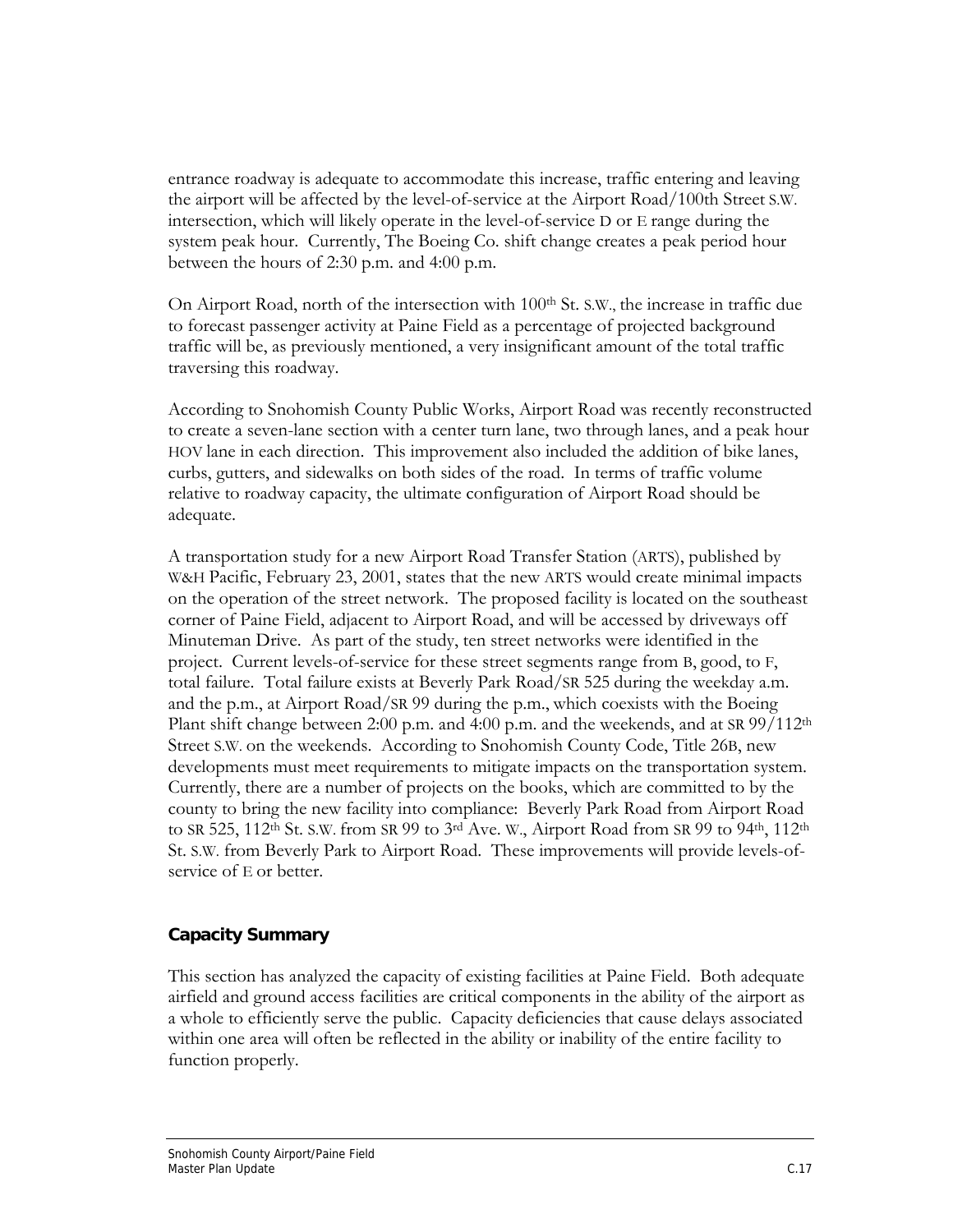The following Facility Requirements section will delineate the various facilities required to properly accommodate future demand. That information, in addition to the capacity analysis, will provide the basis for formulating the alternative development scenarios for the airport and will ensure that the new recommended development plan can adequately accommodate the long-term aviation development requirements.

## **Facility Requirements**

In efforts to identify future demand at the airport for those facilities required to adequately serve future needs, it is necessary to translate the forecast aviation activity into specific types and quantities. This section addresses the actual physical facilities and/or improvements to existing facilities needed to safely and efficiently accommodate the projected demand that will be placed on the airport. This section consists of two separate analyses: those requirements dealing with *airside* facilities and those dealing with *landside* facilities.

## **Airfield Requirements**

The analysis of airfield requirements focuses on the determination of needed facilities and spatial considerations related to the actual operation of aircraft on the airport. This evaluation includes the delineation of airfield dimensional criteria, the establishment of design parameters for the runway and taxiway system, and an identification of airfield instrumentation and lighting needs.

## Airfield Dimensional Criteria

The types of aircraft that currently operate at Paine Field and those that are projected to utilize the facility in the future have an impact on the planning and design of airport facilities. This knowledge assists in the selection of FAA specified design standards for the airport, which include runway/taxiway dimensional requirements; runway length; and runway, taxiway, and apron strength. These standards apply to the "Design Aircraft", which either currently utilizes the airport or which is projected to utilize the airport in the future. Certain areas at the airport are intended for use by large and small aircraft (e.g., Runway 16R/34L and supporting taxiway system, the Boeing Company Ramp, the Terminal Ramp, and Goodrich Inc.), while other areas are intended for use by small aircraft only (Runway 16L/34R and Runway 11/29, along with their supporting taxiway systems and general aviation ramps).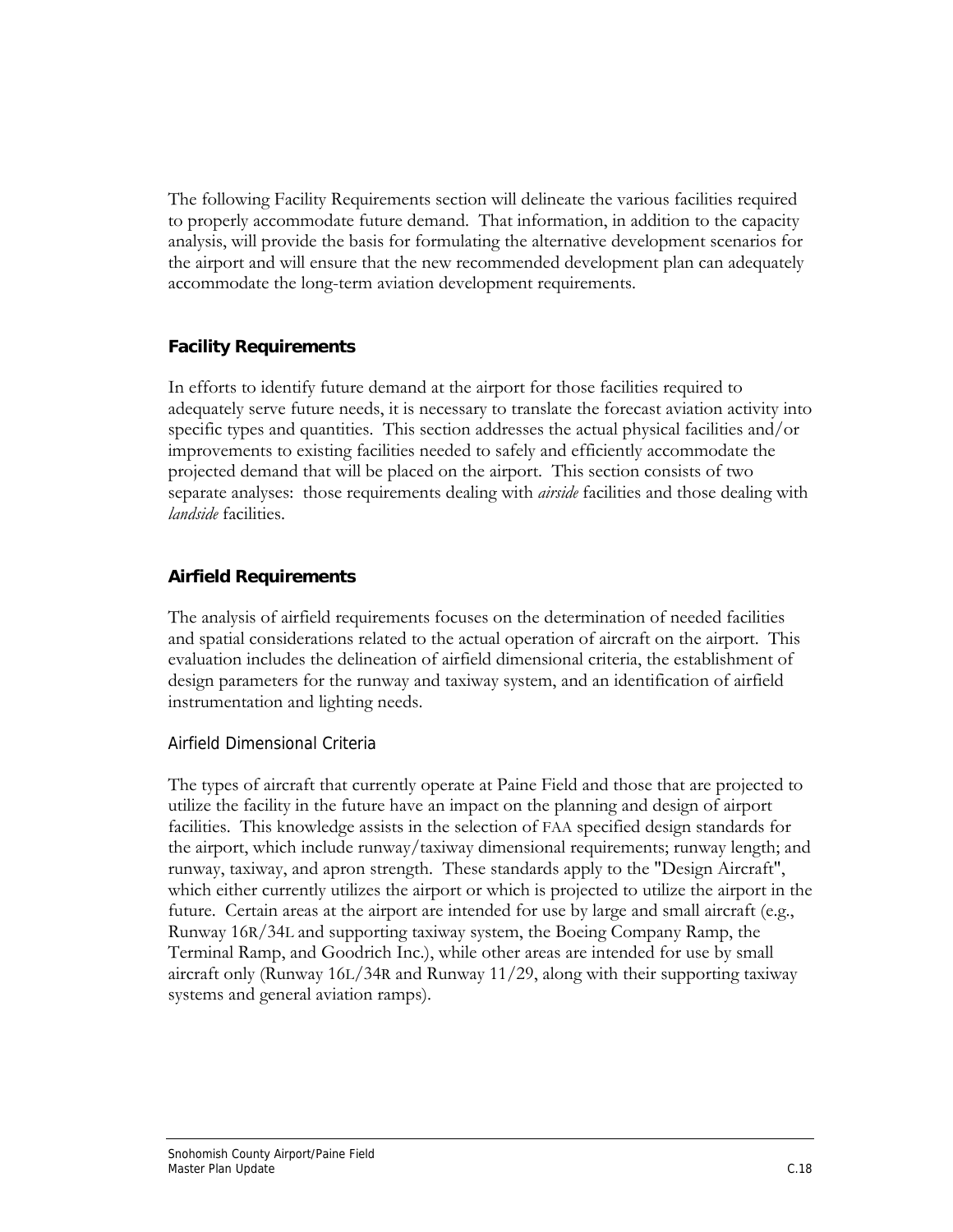Because various areas on the airport are intended for use by aircraft with widely varying physical and operational characteristics, they can be designed with different criteria. The portion of the airport that is utilized by large and small aircraft accommodates a substantial number of large transport jet aircraft. These large transport aircraft operations are primarily related to Boeing Company and Goodrich Inc. manufacturing and maintenance activities at Paine Field. The largest aircraft that currently utilizes Paine Field on a regular basis (more than 500 landings or takeoffs per year) is the B-747-400. The B-747-400 sets the parameter for wingspan and approach speed, with a wingspan of 213 feet and an approach speed of 154 knots. The areas on the airport which are only utilized by smaller aircraft (Runway 16L/34R and Runway 11/29) accommodate primarily general aviation aircraft under 12,500 pounds, with approach speeds less than 121 knots, and wingspans less than 49 feet (e.g., the Beech King Air B100).

According to FAA Advisory Circular 150/5300-13, *Airport Design*, the first step in defining an airport's design geometry is to determine its Airport Reference Code (ARC). An airport that accommodates aircraft with an approach speed as great as 141 knots, but less than 166 knots and with wingspans as great as 171 feet, but less than 214 feet, should be designed utilizing ARC D-V dimensional criteria, and those aircraft with an approach speed as great as 91 knots, but less than 121 knots and with wingspans up to 49 feet, should be designated utilizing ARC B-1 criteria. The previously mentioned aircraft is the Design Aircraft for dimensional criteria only (i.e., runway/taxiway separation, runway/taxiway safety areas, aircraft parking separation, etc.), and is not intended to be used to dictate runway length requirements, although it may be used as a guide in the process of determining runway length. Additionally, if the development of Boeing's B-747X aircraft comes to fruition, it would be classified with an ARC of D-VI. However, the new aircraft would likely produce less than 500 operations per year (FAA threshold for design criteria).

The dimensional criteria illustrated in the following tables, entitled *ARC D-V DIMENSIONAL STANDARDS FOR RUNWAY 16R/34L (In Feet)* and *ARC B-I (small aircraft only) DIMENSIONAL STANDARDS FOR RUNWAYS 16L/34R AND 11/29 (In Feet)* are dimensions required for those portions of the airport utilized by both large and small aircraft.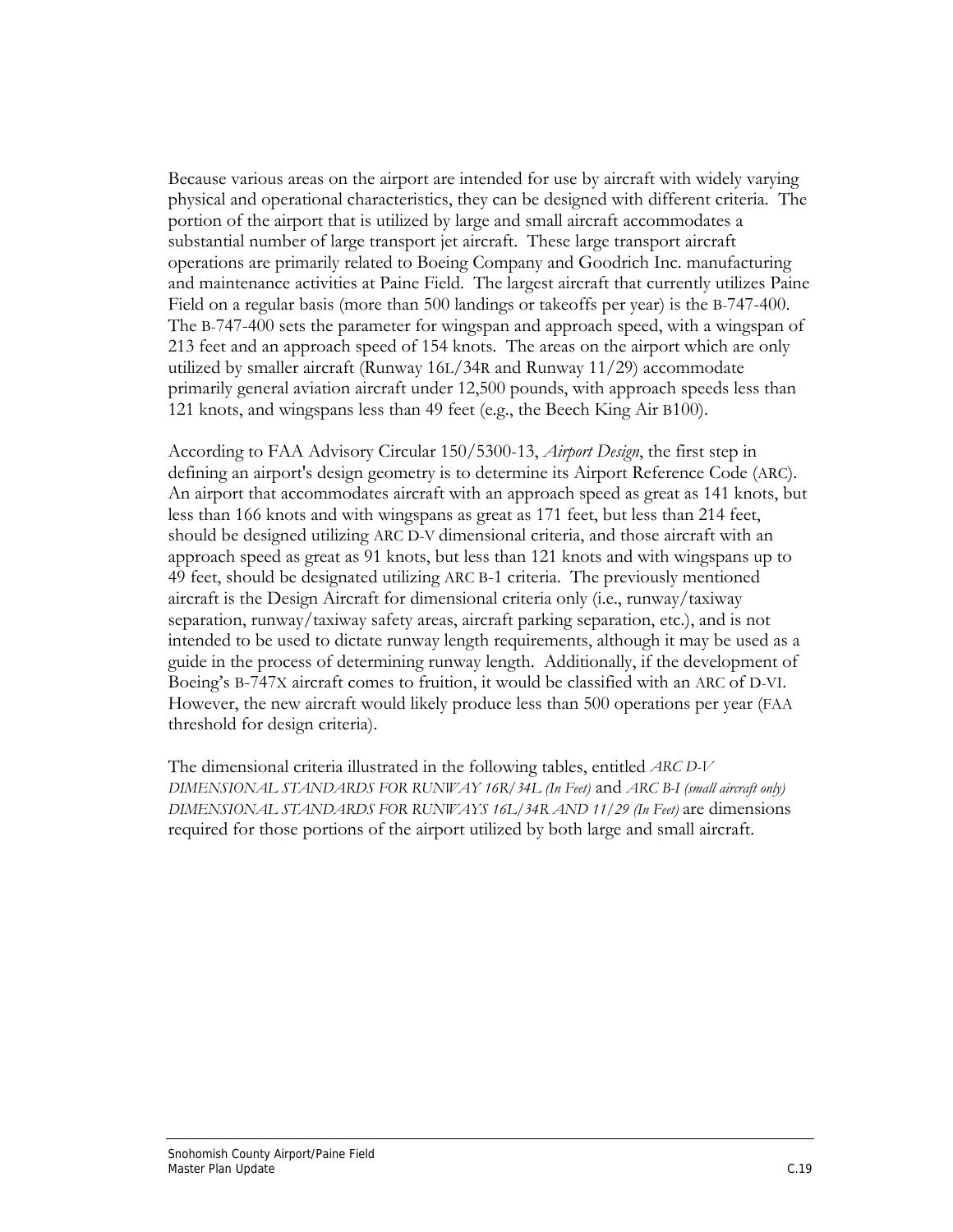| Item                                             | <b>Approach Visibility</b><br><b>Minimums Lower</b><br>Than 3/4 - Statute Mile <sup>1</sup> | <b>Existing</b><br>Dimension |
|--------------------------------------------------|---------------------------------------------------------------------------------------------|------------------------------|
| Runway Width                                     | 150                                                                                         | 150                          |
| Runway Centerline to Taxiway Centerline          | 400                                                                                         | 540                          |
| Runway Centerline to A/C Parking                 | 500                                                                                         | $500+$                       |
| Runway Centerline to BRL                         | ---                                                                                         | 745                          |
| Runway Centerline to Holdline                    | 286                                                                                         | 286                          |
| Runway Safety Area Width                         | 500                                                                                         | 500                          |
| Runway Safety Area Length Beyond Runway End      |                                                                                             |                              |
| Runway 16R                                       | 1,000                                                                                       | 1,000                        |
| Runway 34L                                       | 1,000                                                                                       | 1,000                        |
| Runway Object Free Area Width                    | 800                                                                                         | 800                          |
| Runway Object Free Area Length Beyond Runway End |                                                                                             |                              |
| Runway 16R                                       | 1,000                                                                                       | 1,000                        |
| Runway 34L                                       | 1,000                                                                                       | 1,000                        |
| Runway Blast Pad Width                           |                                                                                             |                              |
| Runway 16R                                       | 220                                                                                         | 220                          |
| Runway 34L                                       | 220                                                                                         | 220                          |
| Runway Blast Pad Length                          |                                                                                             |                              |
| Runway 16R                                       | 400                                                                                         | 400                          |
| Runway 34L                                       | 400                                                                                         | 400                          |
| Runway Shoulder Width                            | 35                                                                                          | 35                           |

#### Table C7 **ARC D-V DIMENSIONAL STANDARDS FOR RUNWAY 16R/34L (in Feet)** *Paine Field Master Plan Update*

**Source:** AC 150/5300-13, Federal Aviation Administration.

*Runway Safety Area (SA):* An area adjacent to the runway, which is capable of supporting the occasional passage of aircraft without causing structural damage under dry conditions.

*Runway Object Free Area (OFA):* A two dimensional ground area centered on the runway centerline which is clear of objects, except for objects that need to be located in the OFA for air navigation or aircraft ground maneuvering purposes. *Building Restriction Line (BRL):* The BRL encompasses the runway protection zones (RPZ), the runway object free area, the runway visibility zone, NAVAID critical areas, areas required for terminal instrument procedures, and areas required for airport traffic control tower clear line of sight.

**Bold** type dimensions reflect a deficiency in standards.

**1** Existing airport approach visibility minimums is ½ statute mile.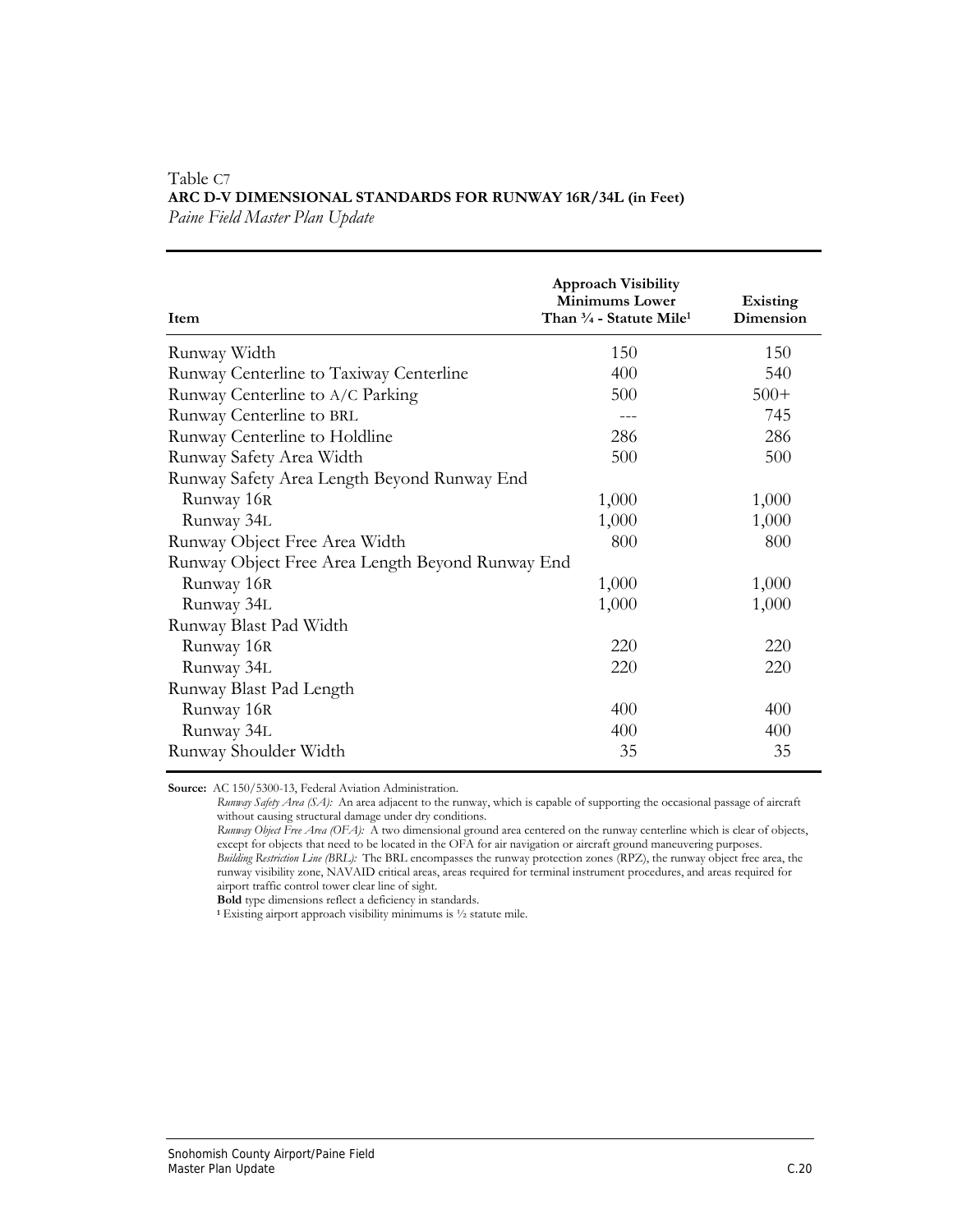| Item                           | <b>Approach Visibility</b><br><b>Minimums Lower</b><br>Than $\frac{3}{4}$ - Statute Mile <sup>1</sup> | Existing<br>Dimension |
|--------------------------------|-------------------------------------------------------------------------------------------------------|-----------------------|
| Taxiway Shoulder Width         | 35                                                                                                    | 35                    |
| Taxiway Width                  |                                                                                                       |                       |
| Taxiway Alpha                  | 75                                                                                                    | 75                    |
| Taxiway Alpha-A                | 75                                                                                                    | 100                   |
| Taxiway Alpha-1                | 75                                                                                                    | 100                   |
| Taxiway Alpha-2                | 75                                                                                                    | 50                    |
| Taxiway Alpha-3                | 75                                                                                                    | 50                    |
| Taxiway Alpha-4                | 75                                                                                                    | 75                    |
| Taxiway Alpha-5                | 75                                                                                                    | 150                   |
| Taxiway Alpha-6                | 75                                                                                                    | 100                   |
| Taxiway Alpha-7                | 75                                                                                                    | 75                    |
| Taxiway Alpha-8                | 75                                                                                                    | 100                   |
| Taxiway Alpha-9                | 75                                                                                                    | 100                   |
| Taxiway Safety Area Width      | 214                                                                                                   | 214                   |
| Taxiway Object Free Area Width | 320                                                                                                   | 320                   |

#### Table C7 (Continued) **ARC D-V DIMENSIONAL STANDARDS FOR RUNWAY 16R/34L (in Feet)** *Paine Field Master Plan Update*

**Source:** AC 150/5300-13, Federal Aviation Administration.

**Bold** type dimensions reflect a deficiency in standards.

**1** Existing airport approach visibility minimums is ½ statute mile.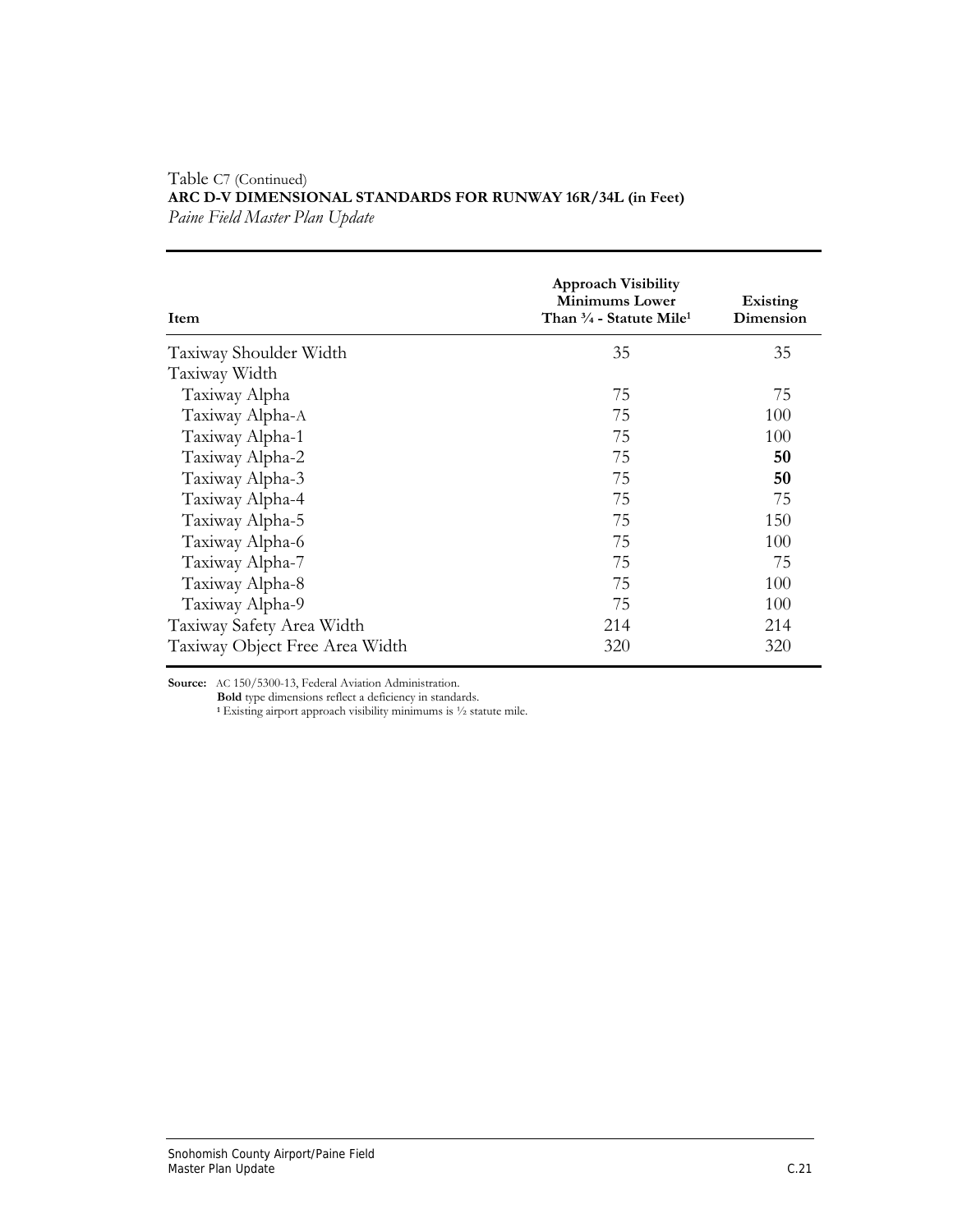## Table C8 **ARC B-I (Small Aircraft Only) DIMENSIONAL STANDARDS FOR RUNWAY 16L/34R and 11/29 (in Feet)**

*Paine Field Master Plan Update* 

| Item                                             | <b>Approach Visibility</b><br><b>Minimums Not Lower</b><br>Than $\frac{3}{4}$ - Statute Mile <sup>1</sup> | Existing<br>Dimension |
|--------------------------------------------------|-----------------------------------------------------------------------------------------------------------|-----------------------|
| Runway Width                                     |                                                                                                           |                       |
| Runway 16L/34R                                   | 60                                                                                                        | 75                    |
| Runway 11/29                                     | 60                                                                                                        | 75                    |
| Runway Centerline to Taxiway Centerline          |                                                                                                           |                       |
| Runway 16L/34R                                   | 150                                                                                                       | 150                   |
| Runway 11/29                                     | 150                                                                                                       | 150                   |
| Runway Centerline to A/C Parking                 |                                                                                                           |                       |
| Runway 16L/34R                                   | 125                                                                                                       | 250                   |
| Runway 11/29                                     | 125                                                                                                       | 250                   |
| Runway Centerline to BRL                         |                                                                                                           |                       |
| Runway 16L/34R                                   | ---                                                                                                       | <b>200</b>            |
| Runway 11/29                                     | ---                                                                                                       | 200                   |
| Runway Safety Area Width                         | 120                                                                                                       | 120                   |
| Runway Safety Area Length Beyond Runway End      |                                                                                                           |                       |
| Runway 16L                                       | 240                                                                                                       | 240                   |
| Runway 34R                                       | 240                                                                                                       | 240                   |
| Runway 11                                        | 240                                                                                                       | 240                   |
| Runway 29                                        | 240                                                                                                       | 240                   |
| Runway Object Free Area Width                    | 250                                                                                                       | 250                   |
| Runway Object Free Area Length Beyond Runway End |                                                                                                           |                       |
| Runway 16L                                       | 240                                                                                                       | 240                   |
| Runway 34R                                       | 240                                                                                                       | 240                   |
| Runway 11                                        | 240                                                                                                       | 240                   |
| Runway 29                                        | 240                                                                                                       | 240                   |

**Source:** AC 150/5300-13, Federal Aviation Administration.

*Runway Safety Area (SA):* An area adjacent to the runway, which is capable of supporting the occasional passage of aircraft without causing structural damage under dry conditions.

1 Existing runway approach visibility minimums.

*Runway Object Free Area (OFA):* A two dimensional ground area centered on the runway centerline, which is clear of objects, except for objects that need to be located in the OFA for air navigation or aircraft ground maneuvering purposes. *Building Restriction Line (BRL):* The BRL encompasses the runway protection zones (RPZ), the runway object free area, the runway visibility zone, NAVAID critical areas, areas required for terminal instrument procedures, and areas required for airport traffic control tower clear line of sight.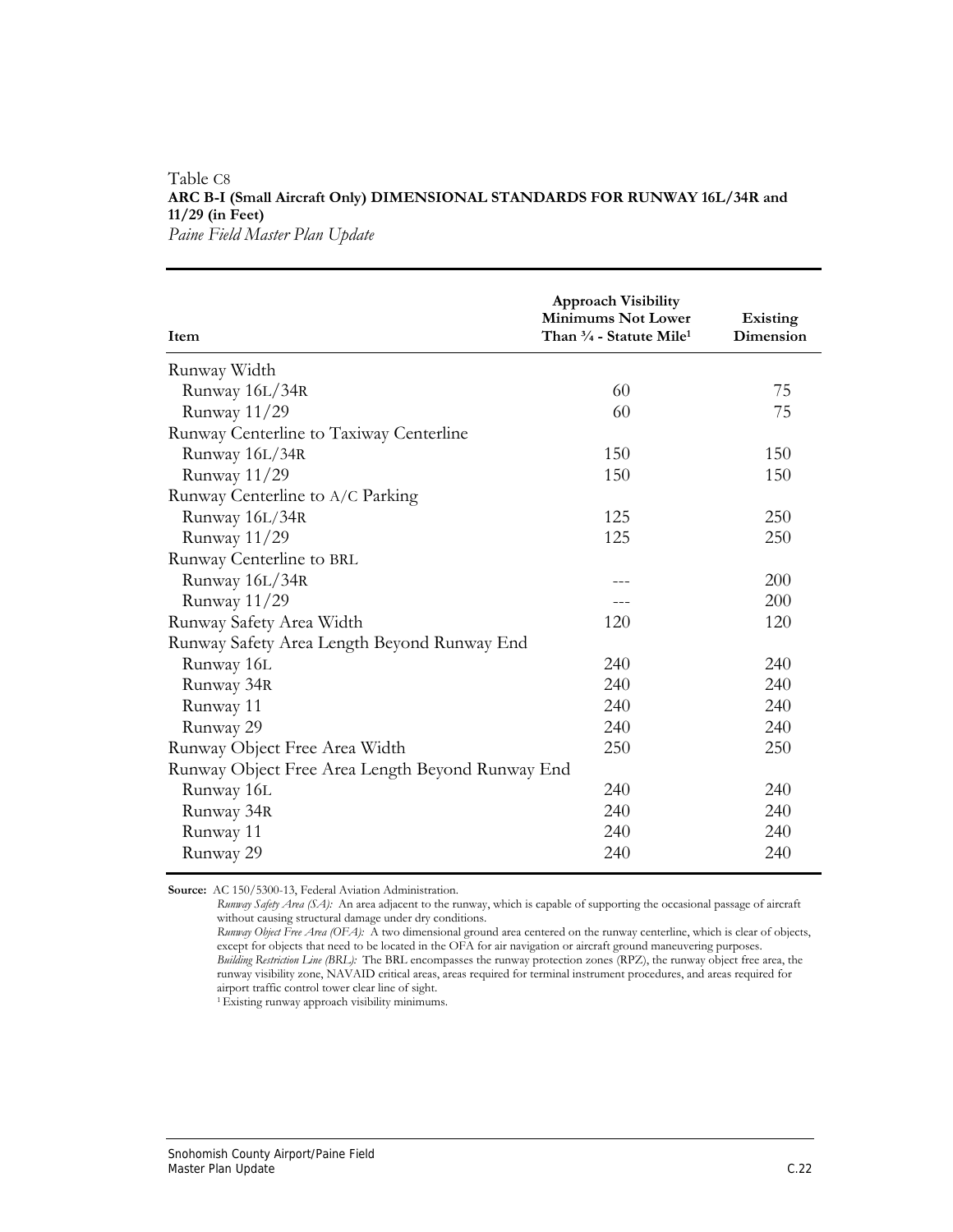#### Table C8 (Continued) **ARC B-I (Small Aircraft Only) DIMENSIONAL STANDARDS FOR RUNWAY 16L/34R and 11/29 (in Feet)**  *Paine Field Master Plan Update*

| <b>Item</b>                    | <b>Approach Visibility</b><br><b>Minimums Not Lower</b><br>Than $\frac{1}{2}$ - Statute Mile <sup>1</sup> | Existing<br>Dimension |
|--------------------------------|-----------------------------------------------------------------------------------------------------------|-----------------------|
| Runway Blast Pad Width         | 80                                                                                                        | N.D.                  |
| Runway Blast Pad Length        | 60                                                                                                        | N.D.                  |
| Runway Shoulder Width          | 10                                                                                                        | N.D.                  |
| Taxiway Width                  |                                                                                                           |                       |
| Taxiway Charlie                | 25                                                                                                        | 40                    |
| Taxiway Delta                  | 25                                                                                                        | 40                    |
| Taxiway Foxtrot                | 25                                                                                                        | 40                    |
| Taxiway Golf                   | 25                                                                                                        | 40                    |
| Taxiway Safety Area Width      | 49                                                                                                        | 49                    |
| Taxiway Object Free Area Width | 89                                                                                                        | 89                    |

**Source:** AC 150/5300-13, Federal Aviation Administration.<br><sup>1</sup> Existing airport approach visibility minimums. N.D. – Not Designated.

As can be seen in the above tables, the runway/taxiway facilities at Paine Field are in compliance with a majority of the FAA specified dimensional criteria for the runway's existing approach visibility minimums, and for the lower than  $\frac{3}{4}$ -mile visibility minimums.

### Runways

In consideration of the forecasts of future aviation activity, the adequacy of the runway system must be analyzed from several perspectives. These include runway orientation and airfield capacity, which were analyzed in the previous section, as well as runway length, pavement strength and runway visibility, which will be evaluated in the following text. The analysis of these various aspects pertaining to the runway system will provide a basis for recommendations of future improvements.

**Runway Orientation.** Paine Field currently operates with three runways, the primary Runway 16R/34L, the secondary Runway 16L/34R, and the crosswind Runway 11/29. As presented in a previous section, the existing runway configuration provides excellent wind coverage (i.e., 100%) for the 20- and 10.5-knot crosswind components; therefore, no additional runways are required from a *wind coverage* standpoint.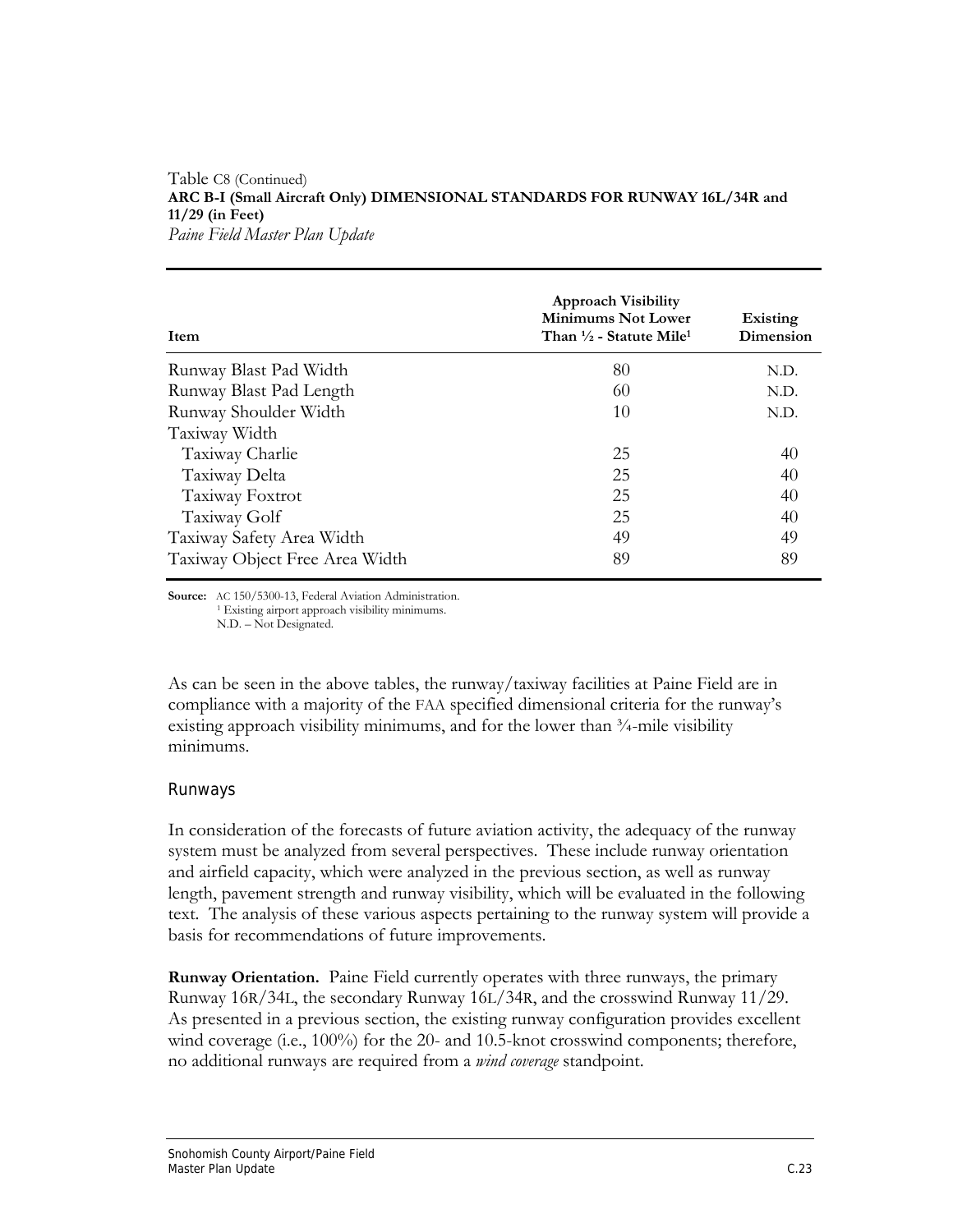**Airfield Capacity**. The evaluation of airfield capacity, as presented in previous sections, indicates that the airport will not exceed the capacity of the existing runway/taxiway system before the end of the planning period.

Under existing operating conditions, the airport's Annual Service Volume (ASV) for the year 2021 was projected to be 367,000 operations. FAA planning standards indicate that when 60% of the ASV is reached (i.e., 220,200 operations), the airport should start planning ways to increase capacity and when 80% of ASV is reached (293,600 operations), construction of facilities to increase capacity should be initiated. These conditions should be monitored as *trends* and not just as one-time occurrences. This trend monitoring will provide lead-time in recognizing demand for facilities before the need occurs and will help to keep expenditures within budgetary constraints.

During 2000, aircraft operations at Paine Field totaled 213,291, which is below the 60% level of the ASV. In addition, 359,176 annual operations are forecast to occur at the airport by the end of the planning period, which is above the 60% level of the ASV. If regional passenger service is implemented at Paine Field, the forecasts indicate the airport could surpass 80% of its capacity by the end of the 20-year planning period.

Even before an airfield reaches capacity, it begins to experience certain amounts of delay in aircraft operations. As an airport's operations increase toward capacity, delay increases exponentially. These estimates of the annual service volume indicate that the airport will be approaching its capacity to accept aircraft operations if the forecasts of aviation activity are achieved. As stated previously, it should be kept in mind that these are only general estimates and, specific conditions (particularly those related to air traffic control, aircraft fleet mix, and approach capabilities) can significantly lower or raise an airport's ability to accept aircraft traffic. It appears that the physical layout of Paine Field has adequate capacity to accommodate the forecast number of aircraft operations; however, there is a potential for some capacity and delay problems in the future. The airport's development program will strive to maximize the airport's ability to accept aircraft operations within the constraints of its existing physical runway layout.

**Runway Length.** The determination of runway length requirements for Paine Field is based on several factors. These factors include:

- Airport elevation;
- Mean maximum daily temperature of the hottest month;
- Runway gradient;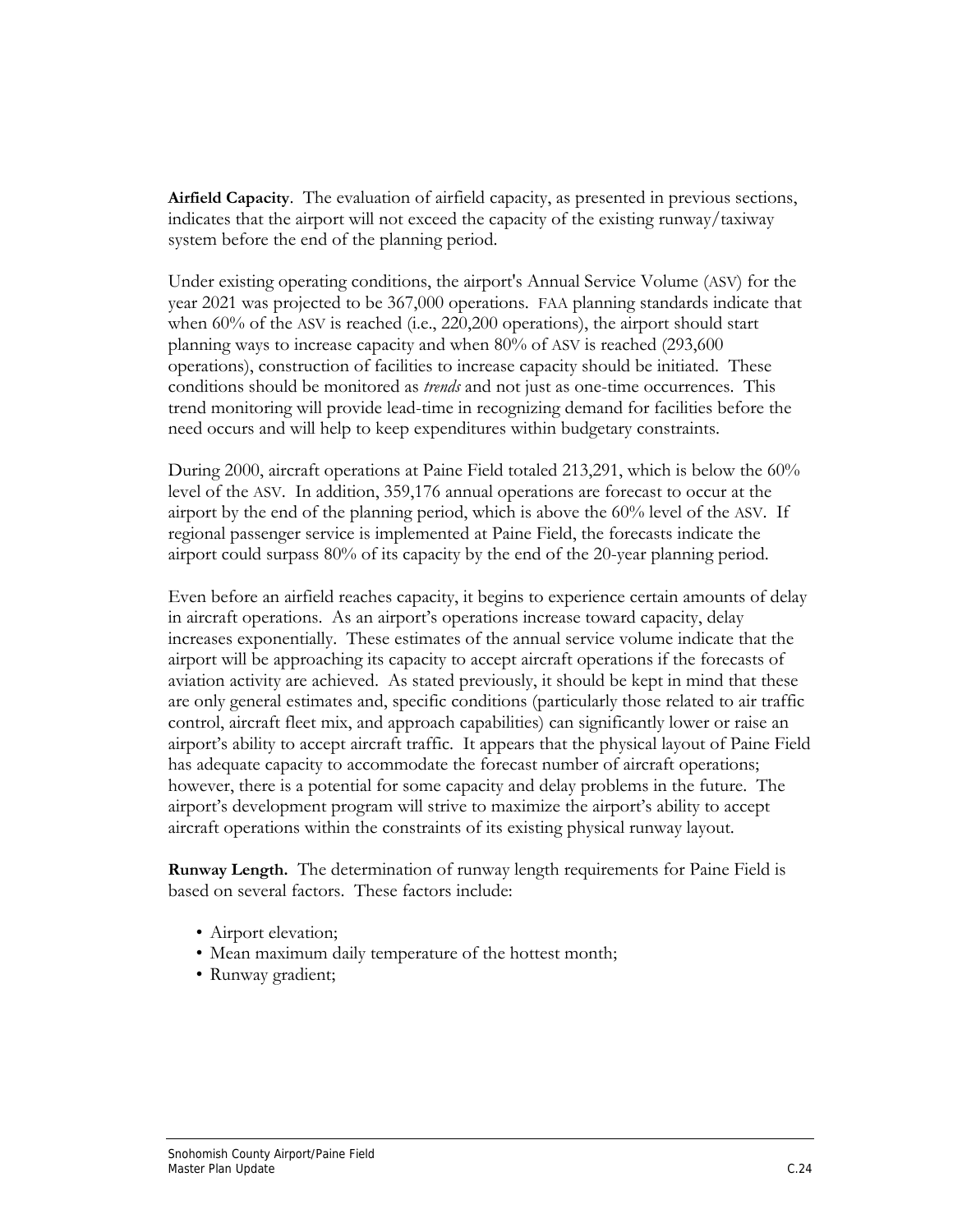- Critical aircraft type expected to use the airport; and,
- Stage length of the longest nonstop trip destination.

The runway length operational requirements for aircraft are greatly affected by elevation, temperature and runway gradient. The calculations for runway length requirements at Paine Field are based on an elevation of 609.65 feet AMSL, 73.0 degrees Fahrenheit NMT (Mean Normal Maximum Temperature), and a maximum difference in runway elevation at the centerline of 15 feet.

As can be seen in the following table, entitled *RUNWAY TAKE-OFF LENGTH REQUIREMENTS*, there are four runway lengths shown for small aircraft type runways (runways intended for use primarily by aircraft under 12,500 pounds). Each of these provides the proper length to accommodate a certain type of aircraft that will utilize the runway. The lengths range from 2,520 to 3,640 feet, while the runway length for small aircraft seating more than ten passengers is 4,090 feet.

There are four different lengths given for large aircraft under 60,000 pounds. The specified large aircraft runway lengths pertain to those general aviation aircraft, generally jet-powered, of 60,000 pounds or less maximum certificated take-off weight. The requirements of the large aircraft fleet range from 4,770 to 7,430 feet in length for the runway at Paine Field. Each of these lengths provides a runway sufficient to satisfy the operational requirements of a certain percentage of the fleet at a certain percentage of the useful load, (i.e., 75 percent of the fleet at 60 percent useful load). The useful load of an aircraft is defined as the difference between the maximum allowable structural gross weight and the operating weight empty. In other words, it is the load that can be carried by the aircraft composed of passengers, fuel, and cargo. Generally speaking, the following aircraft comprise seventy-five percent of the large aircraft fleet weighing less than 60,000 pounds: Learjets, Sabreliners, Gulfstreams, Citations, Falcons, Hawkers, and Westwinds.

The last row in the table refers to the critical large transport aircraft, the B-747-400 and the B-777-200/300. These calculations were obtained from Airplane Characteristics for Airport Planning, Boeing Commercial Airplane Group. Heavy gross weight take-offs are routinely programmed for these aircraft with delivery flights to all areas of the World the Pacific Rim, Europe, Australia, South America, and Asia - from the Everett Boeing Plant.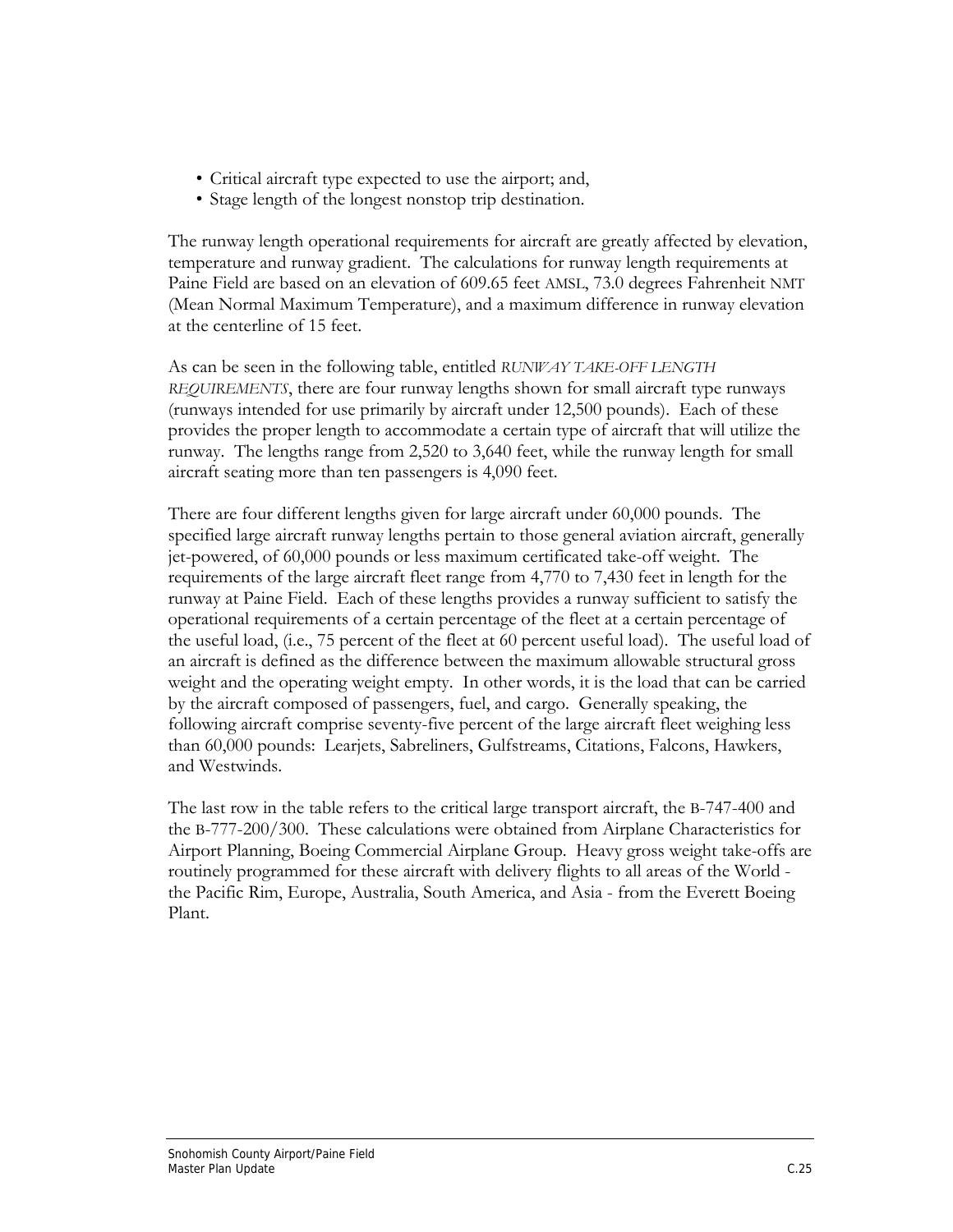## Table C9 **RUNWAY TAKE-OFF LENGTH REQUIREMENTS**

*Paine Field Master Plan Update* 

| <b>Runway Requirement</b>                 | <b>Runway Take-off</b><br>Length (Feet)<br>Dry Pavement | Runway Take-off<br>Length (Feet)<br>Wet Pavement |
|-------------------------------------------|---------------------------------------------------------|--------------------------------------------------|
| Small Aircraft with less than 10 seats    |                                                         |                                                  |
| 75% of Small Aircraft                     | 2,520                                                   | 2,520                                            |
| 95% of Small Aircraft                     | 3,040                                                   | 3,040                                            |
| 100% of Small Aircraft                    | 3,640                                                   | 3,640                                            |
| Small Aircraft with more than 10 seats    | 4,090                                                   | 4,090                                            |
| Large Aircraft less than 60,000 pounds    |                                                         |                                                  |
| 75% of fleet/60% useful load              | 4,770                                                   | 5,320                                            |
| $100\%$ of fleet/60% useful load          | 6,030                                                   | 6,760                                            |
| 75% of fleet/90% useful load              | 5,180                                                   | 5,500                                            |
| $100\%$ of fleet/90% useful load          | 7,430                                                   | 7,430                                            |
| Large Aircraft greater than 60,000 pounds |                                                         |                                                  |
| $B-747-400^2$                             | 9,300                                                   | 9,300 <sup>1</sup>                               |
| B-777-2003                                | 7,200                                                   | 7,200 <sup>1</sup>                               |
| $B-777-3004$                              | 9,050                                                   | 9,050 <sup>1</sup>                               |

**Source:** Runway Lengths Based on 606' AMSL, 73.0°F NMT and Maximum difference in runway end of 15 feet.<br><sup>1</sup> Runway length calculations do not differentiate between dry and wet pavement conditions.<br><sup>2</sup>747-400 Airplane Char

Based on take-off runway length requirement – standard day +  $27\textdegree$  F, CF6-80C2b1F engines (57,900 pounds thrust), a brake-release gross weight of 800,000 pounds, and an airport elevation of 606'.

<sup>3</sup> 777-200 (Baseline Model) Airplane Characteristics for Airport Planning, Boeing Commercial Airplane Group,

May 1995. Based on take-off runway length requirement – standard day +  $27^{\circ}$  F, GE90-B3/-B4 engines (74,500 pounds thrust), a brake-release gross weight of 506,000 pounds, and an airport elevation of 606'.

<sup>4</sup>777-300 (Baseline Model) Airplane Characteristics for Airport Planning, Boeing Commercial Airplane Group,

August 1996. Based on take-off runway length requirement – standard day +  $27\degree$  F, GE90-92B engines

(90,000 pounds thrust), a brake-release gross weight of 580,000 pounds, and an airport elevation of 606'.

An important factor to note when considering the generalized large aircraft runway takeoff length requirements presented in the table above is that the actual length necessary for a runway is a function of elevation, temperature, and aircraft stage length. As temperatures change on a daily basis, the runway length requirements change accordingly. The cooler the temperature, the shorter the runway necessary; therefore, for example, if an airport is designed to accommodate 75% of the fleet at 90% useful load, this does not mean that at certain times a larger business jet cannot use the airport or that aircraft cannot use it with heavier loadings than that represented by 90% of the maximum useful load.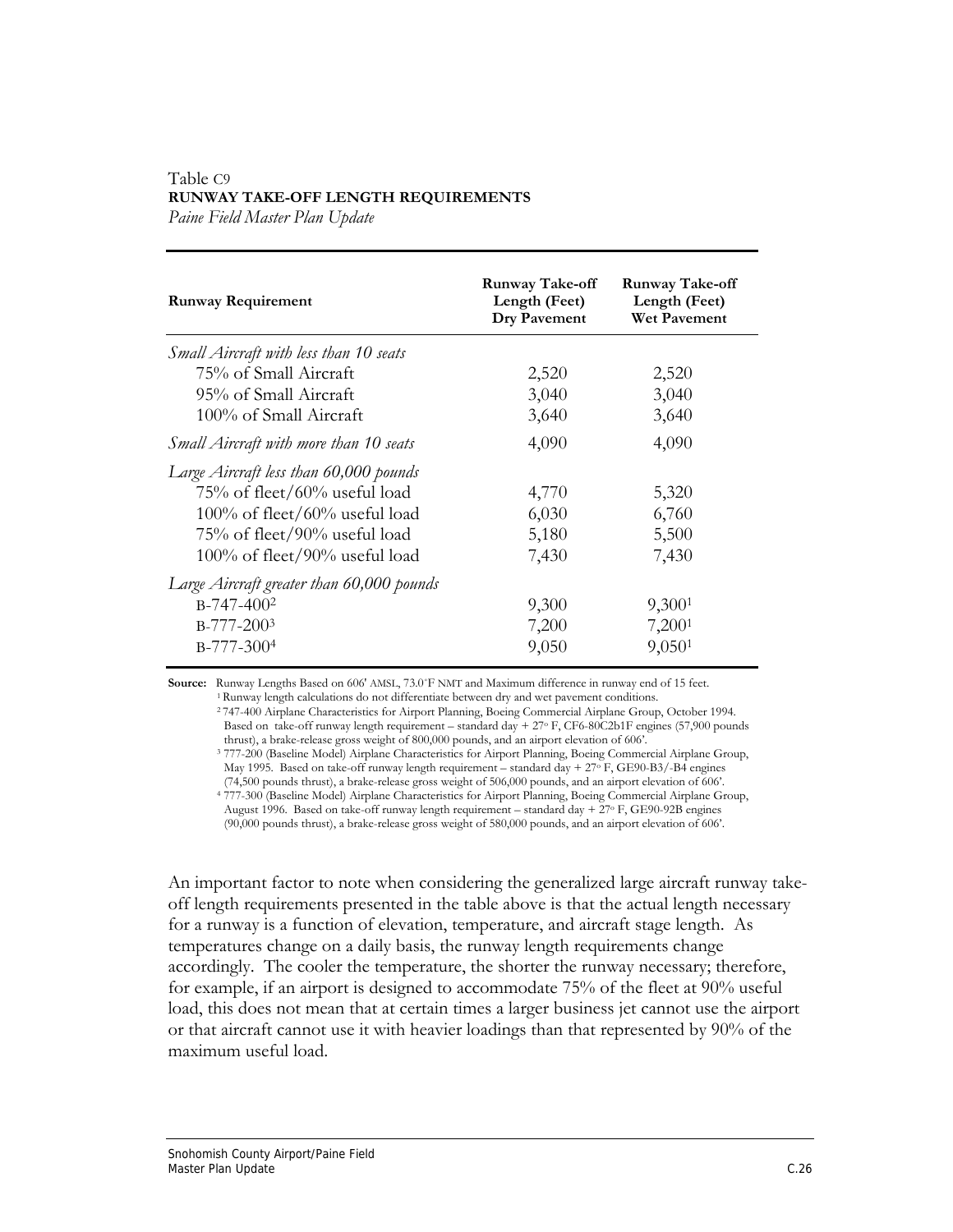According to the previous table, the length of the airport's primary runway is more than adequate to accommodate 100% of the large general aviation aircraft fleet at 90% useful load. However, the current runway length of 9,010 is 290 feet short in accommodating the fully loaded B-747-400 and 40 feet short of accommodating a fully loaded B-777-300. A delivery flight of these aircraft will infrequently require a longer runway than is provided at Paine Field and will subsequently have to utilize Boeing Field. As described by the Boeing Company and Goodrich Inc., any reduction in runway length will have an adverse effect on the aircraft's operational capabilities when operating at a maximum weight for delivery purposes.

These runway length requirements considered as a whole indicate that the runway length presently provided by Runway 16R/34L is adequate to accommodate the existing and forecast aircraft fleet under most operating conditions, thus a runway extension is not recommended. In consideration of the runway lengths provided by the general aviation runways at the airport, Runway 16L/34R can accommodate 95% of the small aircraft fleet with ten seats or less and Runway 11/29 can accommodate 100% of the small aircraft fleet including those with ten or more seats.

With this information as background, no runway extension projects are proposed for any of the runways at Paine Field.

**Runway Pavement Strength.** As identified in the *INVENTORY OF EXISTING CONDITIONS* chapter of this document, Runway 16R/34L is rated in good condition, with an existing gross weight bearing capacity of 100,000 pounds for single-wheel, 200,000 pounds for dual-wheel, 350,000 pounds for dual tandem-wheel, 722,000 pounds for dual tridem, and 830,000 pounds for double dual tandem-wheel main landing gear configuration aircraft. Runway 16L/34R is rated in good condition, with an existing gross weight bearing capacity of 12,500 for single-wheel main landing gear configuration aircraft. Runway 11/29 is also rated in good condition with an existing weight bearing capacity of 40,000-50,000 pounds for single-wheel and 55,000-75,000 pounds for dualwheel main landing gear configuration aircraft. According to the existing and projected operational fleet mix, this pavement strength is adequate to accommodate both the commercial service aircraft and business jet fleet.

Assuming proper maintenance, these estimated design runway pavement strengths are adequate to accommodate present and forecast utilization (including infrequent use of Runway 16R/34L by aircraft up to 830,000 pounds). This does not take into consideration pavement rehabilitation or overlay projects required for upkeep and maintenance. Recently, the FAA funded a study, through the Washington State Department of Transportation (WSDOT), on airfield pavement within the state, including Paine Field. The report, produced by Pavement Consultants Inc., April 10, 2001, identified a large need for pavement maintenance on a recurrent basis. The report quantifies specific areas of the airport according to a pavement condition index (PCI).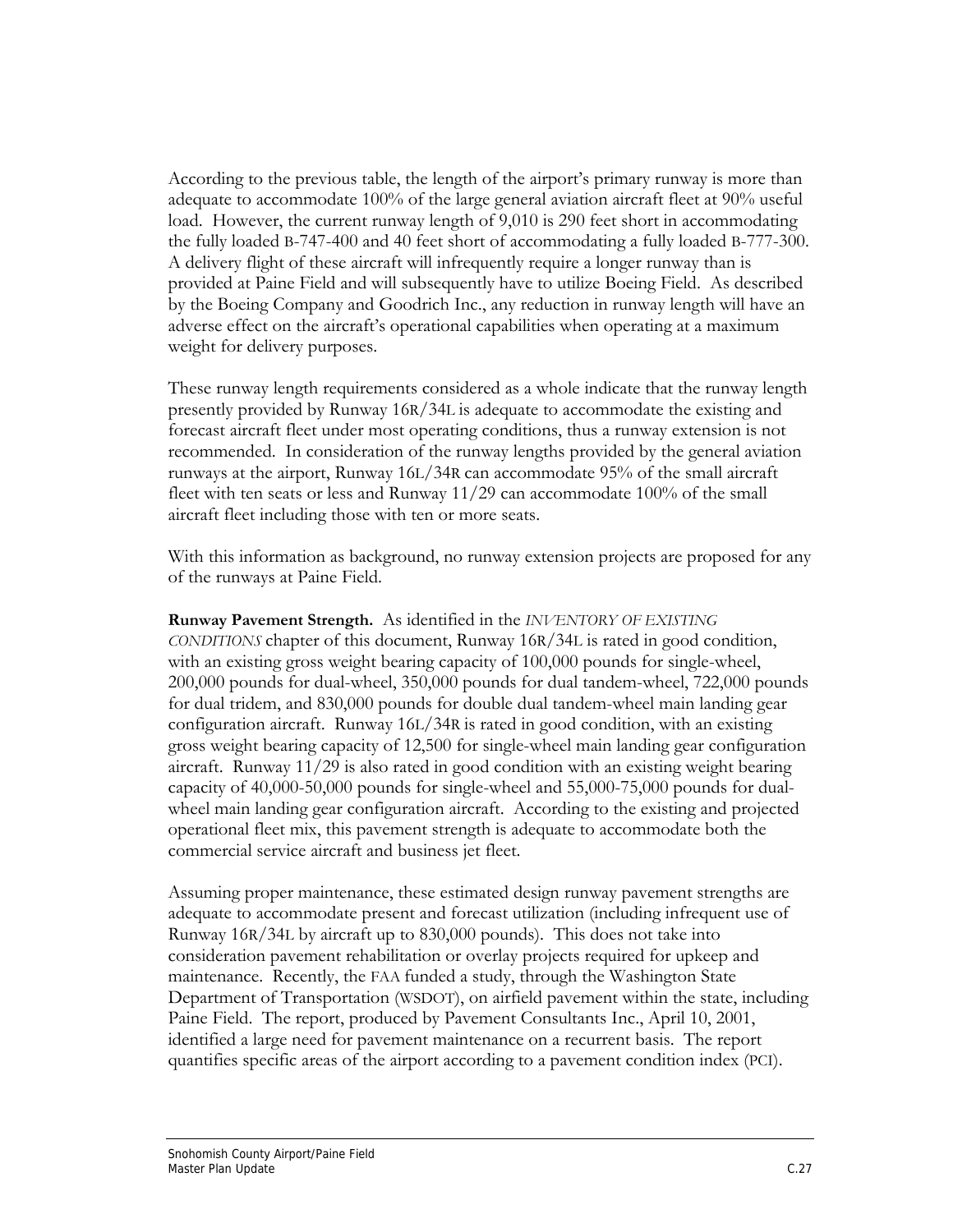Using each of the sections assigned a PCI, a pavement condition rating was assigned (PCR). This PCI index can range from a low of 0 to a high of 100 and the PCR can range from poor to excellent. Paine Field was found to have an overall average PCI of 77 and a PCR of very good for all pavements. Some of the primary distresses observed during the inspection include alligator cracking, block cracking, joint reflection cracking, swelling, joint seal damage, linear cracking, and corner spalling.

**Runway Line of Sight.** According to existing runway line-of-sight standards, any two points located five feet above the runway centerline must be mutually visible for the entire length of the runway. If the runway has a full-length parallel taxiway, the visibility requirement is reduced to a distance of one-half the runway length. While Paine Field does comply with the runway line-of-sight standards, due to the existence of Taxiway "Alpha", Runway 16R/34L demonstrates somewhat of an undulating profile, which can confuse automatic landing systems on some aircraft.

### Taxiways

Taxiways are constructed primarily to enable the movement of aircraft between the various functional areas on the airport and the runway system. Some taxiways are necessary simply to provide access between aircraft parking aprons and runways, whereas other taxiways become necessary to provide more efficient and safer use of the airfield. As described earlier, the taxiway system at Paine Field generally meets the required standards.

Runway 16R/34L is served by a full-length parallel taxiway (Taxiway A) on its east side. This parallel taxiway is served by eleven easterly taxiway exits (including the intersection with Runway 11/29), as well as two westerly taxiway exits. The majority of Taxiway A has a runway centerline separation of 540 feet, with the northern end angling in toward the runway. At the threshold of Runway 16R, the separation between the runway centerline and the centerline of Taxiway A is 425 feet.

The crosswind runway, Runway  $11/29$ , is equipped with a full-length parallel taxiway, Taxiway D, located on the northeast side of the runway. A partial parallel taxiway, Taxiway C, located on the northeast side of Taxiway D, extends 2,200 feet from the intersection of Taxiway A to the Central Ramp. Runway 11/29 is served with six northeasterly taxiway exits, as well as one southwesterly taxiway exit. There is a runway centerline separation of approximately 150 feet. The secondary parallel runway, Runway 16L/34R, is served by two full-length parallel taxiways, Taxiway F, on the east side, and Taxiway G, on the west side. Taxiway F is served with five taxiway exits and Taxiway G is served with six taxiway exits. Both taxiways are separated by 150 feet of centerline distance.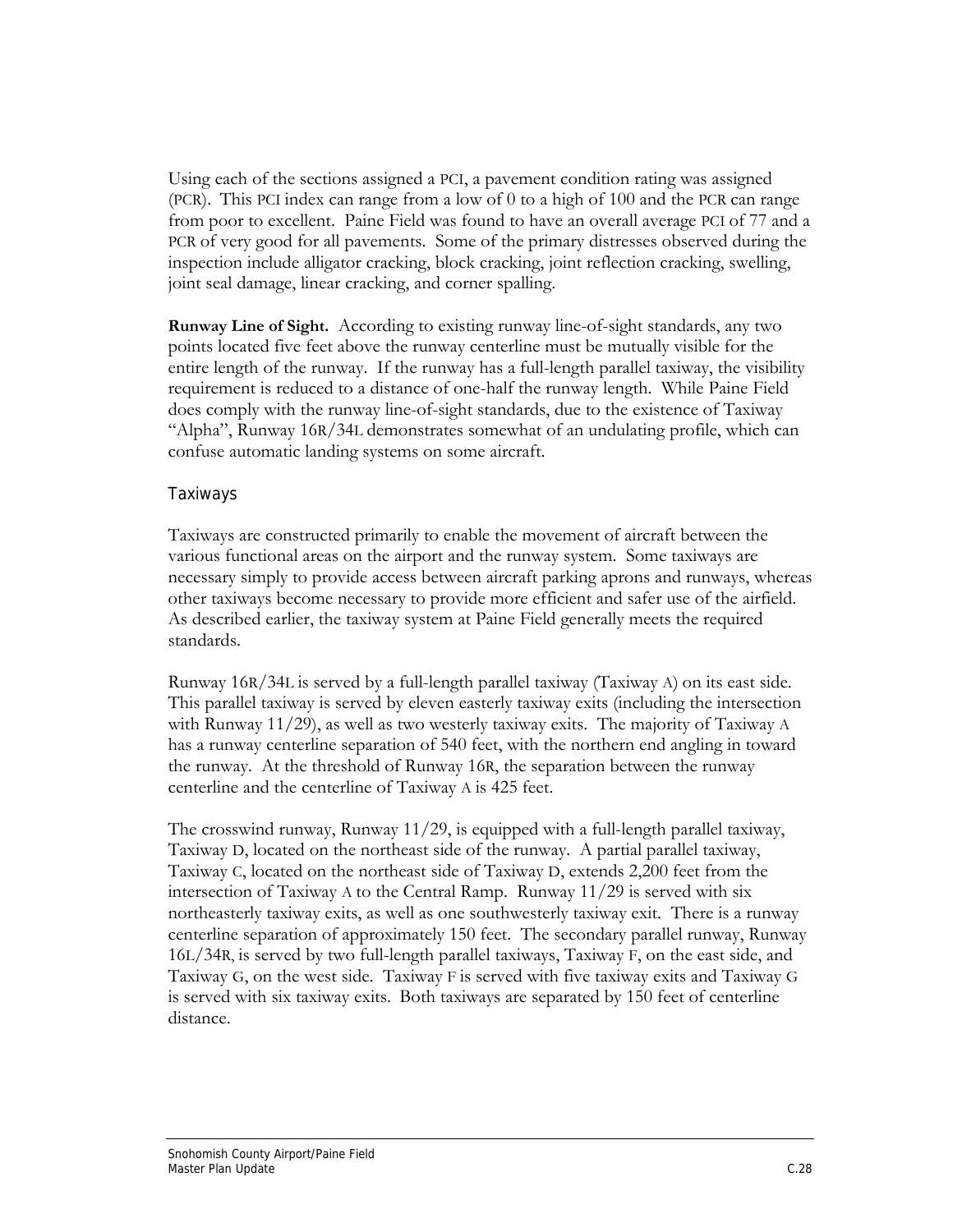The taxiway system at Paine Field is well configured to provide good access between the runways and landside use areas (aprons, hangars, etc.). In addition, it is well configured to minimize runway occupancy times by providing properly located exit taxiways. Potential improvements will include providing access to new and/or expanded landside aviation use areas at the airport and a specific examination of the need for additional exit taxiways to improve the runway exit efficiency.

Development alternatives for the location of both additional exit taxiways and access taxiways are evaluated in the *CONCEPTS, ATERNATIVES AND DEVELOPMENT PLAN*  chapter of this document. This evaluation will include providing access to the Goodrich Inc., Hangar 1 for aircraft as large as the B-747. Additionally, over the last ten years, the airport has improved the taxiway system by adding shoulders and removing obstructions within the object free area (OFA), as well as adding a perimeter roadway system to minimize the need for access of airport vehicles onto existing taxiways and/or shoulders.

### Instrumentation and Lighting

Electronic landing aids, including instrument approach capabilities and associated equipment, airport lighting, and weather/airspace services, were detailed in the *INVENTORY OF EXISTING CONDITIONS* chapter of this document. The existing navigation aids at and around Paine Field include an ILS CAT I precision approach to Runway 16R, two non-precision approaches (NDB and GPS) to Runway 16R, one nonprecision approach (GPS) to Runway 34L, and one circle-to-land approach (VOR or GPS- $B$ ).

**Visual Landing Aids (lights)**. Presently, Runway 16R/34L at Paine Field is equipped with High Intensity Runway Lights (HIRL) edge lights and Runway Centerline Lights. The Runway 16R end is equipped with a Medium Intensity Approach Lighting System with Runway Alignment Indicator Lights (MALSR) and a Precision Approach Path Indicator (PAPI) on the right side of the runway. Runway 34L is equipped with a Medium Intensity Approach Lighting System with Sequenced Flashers (MALSF) and a Precision Approach Path Indicator (PAPI) on the left side of the runway. Runways 16L/34R and 11/29 are both equipped with Medium Intensity Runway Lights (MIRL) edge lights. Runway 16R/34L is served with Runway End Identifier Lights (REILS) and Precision Approach Path Indicators (PAPI) on both ends, while Runway 11/29 is equipped with Vertical Approach Slope Indicator (VASI) lights on both ends. In conjunction with the examination of improved instrument approaches described above, improved airport lighting will also need to be evaluated. The type of airport lighting will be dependent on the type of instrument approach capabilities and will be examined in the next chapter.

**Future Approaches.** From the standpoint of wind direction during Instrument Meteorological Conditions, the existing straight-in approach capabilities to Runway 16R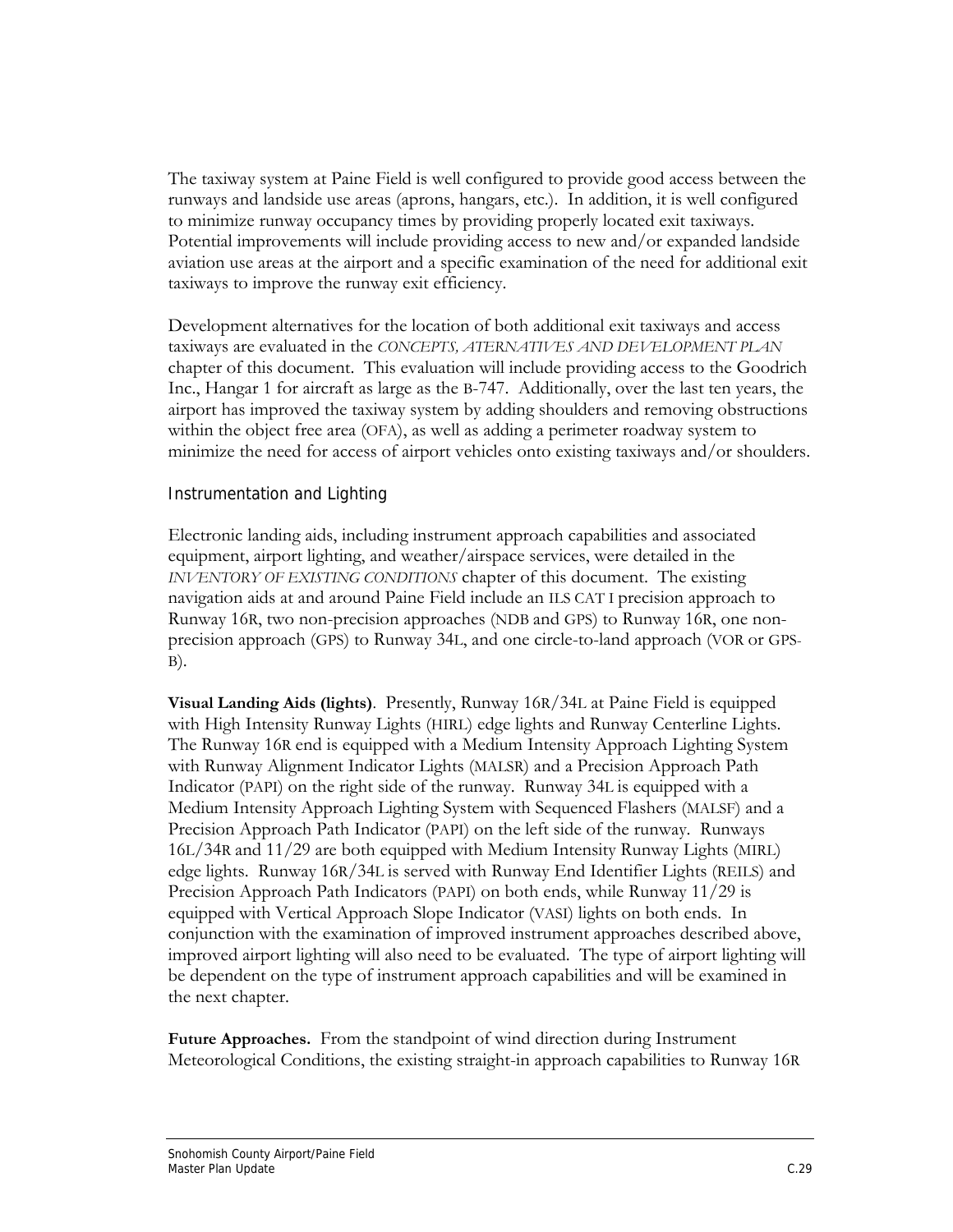provide good coverage. However, to provide operational flexibility the potential to implement a precision instrument approach to Runway 34L and improved non-precision approach capabilities to Runway 16R should be considered. For long-term considerations, the ability to install a CAT II/III Precision Approach serving Runway 16L is being protected.

In the past, the airport has been served by straight-in non-precision approach capabilities to Runway 34L. With the relocation of the airport's VOR in 1992, straight-in VOR approach capabilities have not been re-established to Runway 34L or to Runway 16R. The re-establishment of these VOR approaches should remain a priority. As previously mentioned, 50%-70% of instrument approaches to Runway 16R/34L "break" off or perform a go-around operation. If wind conditions at Paine Field warrant or dictate a need for aircraft operations to fly to the north, departing aircraft would be in a "head-tohead" conflict with aircraft, which need to utilize the precision approach, landing south. The airport's "Noise Abatement Program" recommends that large aircraft, when departing north, fly a runway heading to the coast before initializing a bank to the east or west. Currently, if two aircraft are in a "head-to-head" conflict, the departing aircraft must quickly turn. Thus, full power aircraft must traverse over the city of Mukilteo or Everett. A further analysis of implementing a precision approach to Runway 34L will be conducted in the following chapters.

One issue which arose during the formulation of the facility requirements in the 1995 MP, was the potential need for published helicopter approaches to points on the airport other than the existing runway system. As of 1999, the existing helipad was decommissioned and will not need further analysis in this MP Update.

Within the near future, Global Positioning System (GPS) approaches are expected to be the FAA's standard approach technology. With GPS, the cost of establishing improved instrument approaches should be significantly reduced. Because of the expected continued use of sophisticated general aviation, air carrier, and corporate aircraft at Paine Field, the ability to implement improved instrument approaches will be analyzed in the next chapter.

**Runway Protection Zones (RPZs).** The function of the RPZ is to enhance the protection of people and property on the ground off the end of runways. This is achieved through airport control of the property within the RPZ area. This control can be exercised through either fee-simple ownership or the purchase of RPZ easement. The RPZ is trapezoidal in shape and centered about the extended runway centerline. Its inner boundary begins 200 feet beyond the end of the area usable for take-off or landing. The dimensions of the RPZ are functions of the type of aircraft, which regularly operate at the airport, in conjunction with the specified visibility minimums of the approach (if applicable).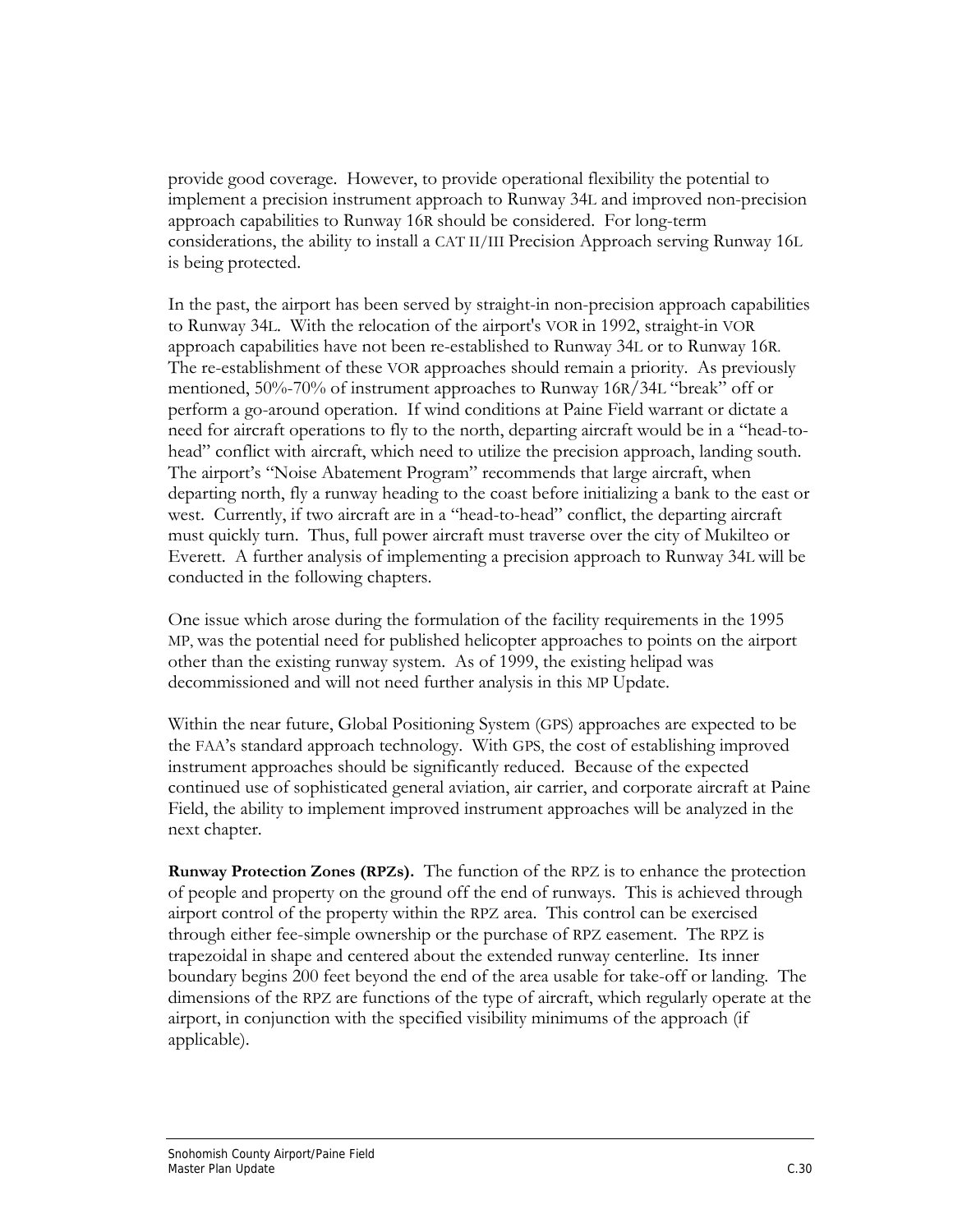In consideration of the existing instrument approach minimums and the type of aircraft each runway is designed to accommodate, the following table, entitled *RUNWAY PROTECTION ZONE DIMENSIONS*, lists existing RPZ dimensional requirements, along with the requirements for improved approach capabilities.

The airport currently owns the land areas associated with the RPZs for Runway 16L/34R and Runway 11/29, except for a small area on the southern end of the RPZ associated with Runway 34R and a portion of the 16L RPZ over county owned Airport Road, on which the airport owns avigation easements.

#### Table C10

### **RUNWAY PROTECTION ZONE DIMENSIONS**

*Paine Field Master Plan Update* 

| Item                                                     | Width at<br>Runway End<br>(feet) | Width at<br><b>Outer End</b><br>(feet) | Length<br>(feet) |
|----------------------------------------------------------|----------------------------------|----------------------------------------|------------------|
| <b>Existing RPZ Dimensions:</b>                          |                                  |                                        |                  |
| Runway 16R                                               | 1,000                            | 1,750                                  | 2,500            |
| Runway 34L                                               | 1,000                            | 1,510                                  | 1,700            |
| Runway 16L                                               | <b>250</b>                       | 450                                    | 1,000            |
| Runway 34R                                               | 250                              | 450                                    | 1,000            |
| Runway 11                                                | 250                              | 450                                    | 1,000            |
| Runway 29                                                | 250                              | 450                                    | 1,000            |
| Required RPZ Dimensions for Various Visibility Minimums: |                                  |                                        |                  |
| Not lower than 1-Mile,                                   |                                  |                                        |                  |
| Small Aircraft Only                                      | 250                              | 450                                    | 1,000            |
| Approach Categories A & B                                | 500                              | 700                                    | 1,000            |
| Not lower than 1-Mile,                                   |                                  |                                        |                  |
| Approach Categories C & D                                | 500                              | 1,010                                  | 1,700            |
| Not lower than 3/4-Mile, All Aircraft                    | 1,000                            | 1,510                                  | 1,700            |
| Lower than 3/4-Mile, All Aircraft                        | 1,000                            | 1,750                                  | 2,500            |

Source: FAA Advisory Circular 150/5300-13, "Airport Design."

Please refer to the Appendix for policies and purpose for Runway Protection Zones gleaned from the *1997 Land Policy 97-02,* published by the FAA Seattle Airports District Office (ADO).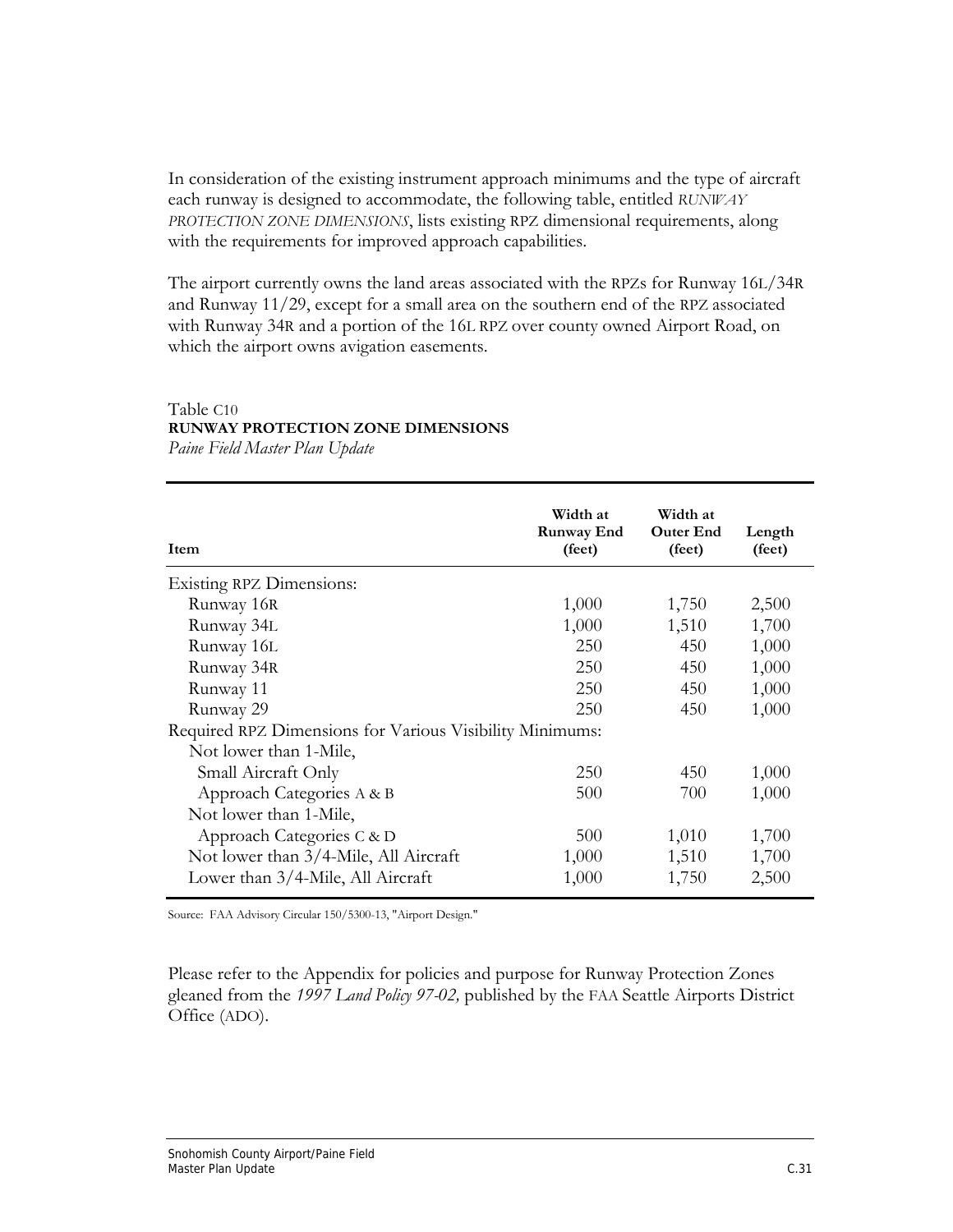**Future Lighting.** Based on existing and future approach visibility minimums, it is recommended that the Medium Intensity Approach Lighting System with Runway Alignment Indicator Lights (MALSR) on Runway 16R and the Medium Intensity Approach Lighting System with Sequenced Flashers (MALSF) on Runway 34L remain.

Glide path indicator lights are a system of lights that provide visual vertical approach slope guidance to aircraft during an approach to the runway. Precision approach path indicators (PAPIs) or Visual Approach Slope Indicators (VASIs) are designed for daytime and nighttime use during VFR (i.e., good weather) conditions. The PAPIs on Runways 16R/34L and 16L/34R are recommended to remain, while the VASIs associated with Runway 11/29 should be programmed to be supplanted with PAPIs.

Runway End Identifier Lights (REILs) are a system of lights that provide an approaching aircraft a rapid and positive identification of the approach end of the runway. At present, Runway 16L/34R is equipped with REILs. It is recommended that these be maintained. In the future, Runway 11/29 should be equipped with REILS.

In conjunction with its precision approach capabilities, the HIRL on Runway 16R/34L should be maintained, while the existing MIRL should remain for Runways 16L/34R and 11/29. In addition, Medium Intensity Taxiway Lighting (MITL) is presently in place on all taxiways at the airport except Taxilane E, Taxiway K-5, Taxiway K-6, and Taxilane H. MITL should be placed on all existing and new taxiways in the future.

## **Landside Requirements**

Landside facilities are those facilities, which support the airside facilities, but are not actually a part of the aircraft operating surfaces. These consist of such facilities as terminal buildings, hangars, aprons, access roads, and support facilities. Following a detailed analysis of these facilities, current deficiencies can be noted in terms of accommodating both existing and future aviation needs at the airport.

## Terminal Area Requirements

Components of the terminal area complex include the terminal building, gate/parking positions, apron area, vehicular access and auto parking. The following paragraphs identify the facilities required to meet the airport's needs through the planning period. Where noted, facility requirements have been utilized using the guidance of FAA Advisory Circular 150/5360-13, *Planning and Design Guidelines for Airport Terminal Facilities,* January, 1994 and *Measuring Airport Landside Capacity*, Transportation Research Board, 1987.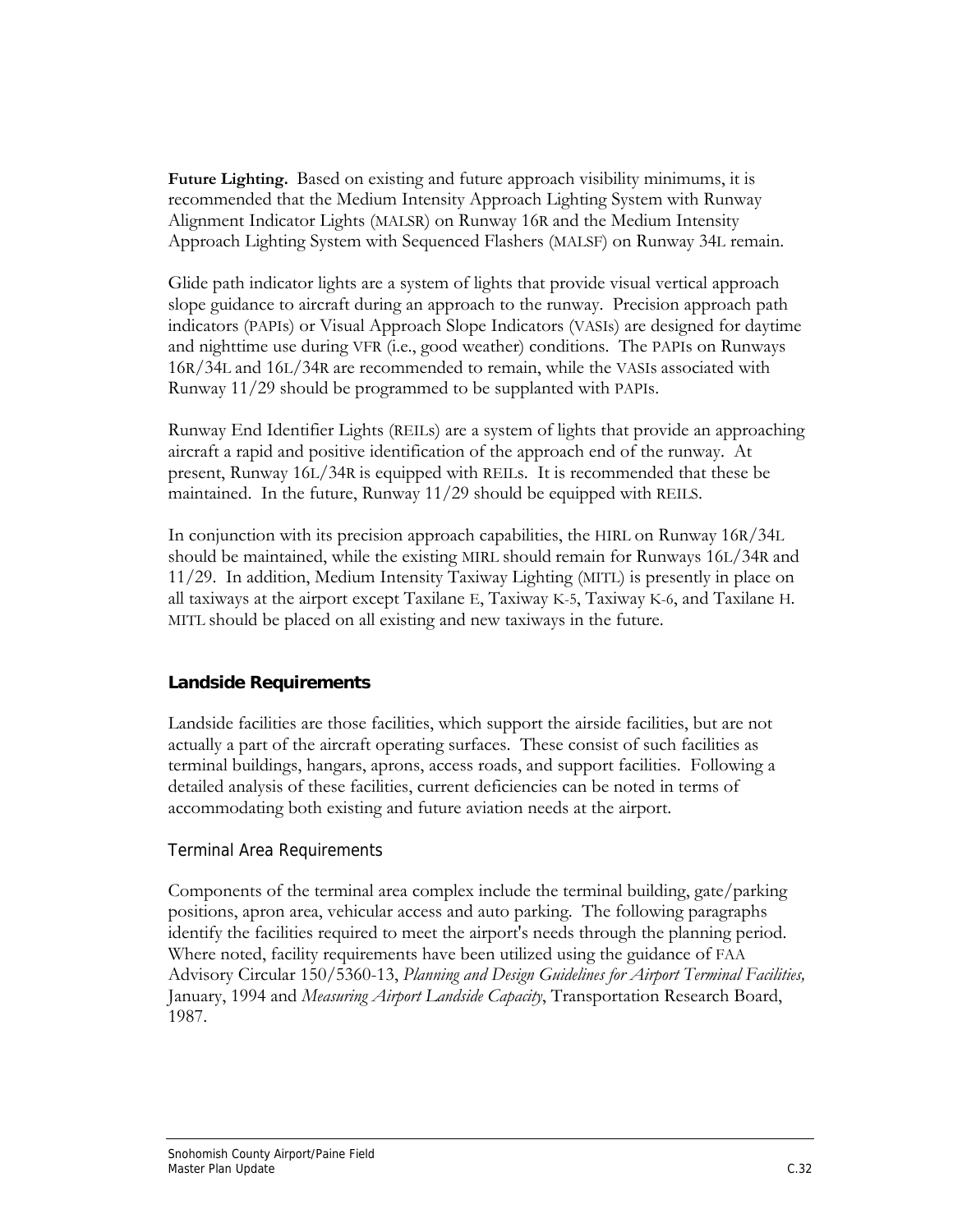*Passenger Terminal Building.* Based on the previously presented forecast number of passenger enplanements, and using estimates of peak hour demand derived from those passenger enplanement forecasts, planning rules-of-thumb can be used to establish an ultimate square footage estimate for a passenger terminal building in consideration of predicted demand. These rules-of-thumb state that .08 to .12 square feet of space per annual enplanement is the average space requirement needed to sufficiently accommodate passengers. However, experience at small/non-hub airports indicates that this number could be as high as .21 square feet per annual enplanement. Using .08 as the basis for a calculation, a terminal area of 12,212 square feet is projected by the end of the planning period and using .21, a terminal area of 32,054 square feet is projected by the end of the planning period. The incremental ranges of square footage for the terminal building can be seen in the following table, *PASSENGER TERMINAL BUILDING SQUARE FOOTAGE REQUIREMENTS.* 

### Table C11 **PASSENGER TERMINAL BUILDING SQUARE FOOTAGE REQUIREMENTS**

*Paine Field Master Plan Update* 

| Year | Forecast<br>Passenger<br><b>Enplanements</b> | .08 Square Feet<br>Per Annual<br>Enplanement | .21 Square Feet<br>Per Annual<br>Enplanement |
|------|----------------------------------------------|----------------------------------------------|----------------------------------------------|
| 2006 | 126,425                                      | 10,114                                       | 26,549                                       |
| 2011 | 136,621                                      | 10,929                                       | 28,690                                       |
| 2016 | 144,630                                      | 11,570                                       | 30,372                                       |
| 2021 | 152,640                                      | 12,212                                       | 32,054                                       |

Source: Barnard Dunkelberg & Co.

*AC 150/5360-13: Planning and Design Guidelines for Airport Terminal Facilities.* 

*Gate/Parking Positions***.** The airport does not currently maintain a passenger terminal facility. According to guidelines from FAA Advisory Circular 150/5360-13, *Planning and Design Guidelines for Airport Terminal Facilities,* January 1994, estimates for the required number of aircraft parking positions were tabulated in consideration of the "Annual Utilization" method. It was projected that a total of three aircraft parking positions would be required at the airport by the end of the planning period, based on the previously presented enplanements and commercial service operational forecasts.

*Terminal Area Vehicle Parking.* There are three types of automobile parking typically located in the terminal area of the airport. These include public (passenger), rental car,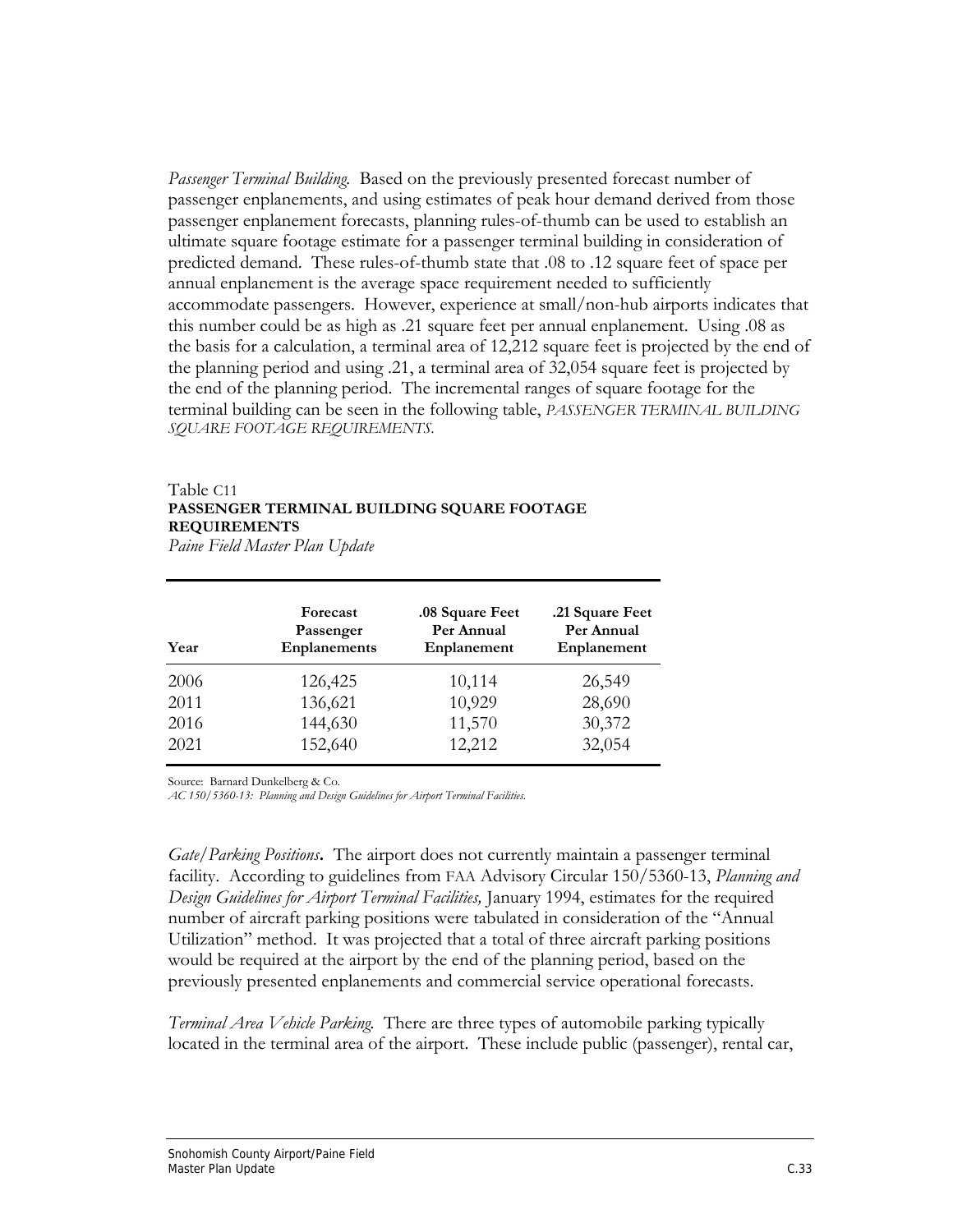and employee parking. Because of the absence of passenger activity at the airport, the demand for terminal parking facilities has been minimized. For long-range planning purposes, the provision of an appropriate area for passenger terminal parking is an important consideration.

FAA planning guidelines indicate that, at non-hub airports, one parking space should be provided for each 500 to 700 annual enplaned passengers. This guideline would indicate that parking for as many as 305 vehicles could be required by year 2021. Over half of the existing 450 parking spaces in the terminal area are required to accommodate existing tenants. The remainder available will need to be supplemented by converting the NE end of the Inner Terminal Ramp to auto parking as passenger parking demand grows.

Automobile access to the passenger terminal facilities is also an important consideration. The airport is the front door to the community for air travelers. Peak hour passenger demand is forecast to increase to 136 peak hour passengers by the end of the 20-year planning period. With this increase in the volume of passengers, it is likely there will be a significant impact related to the need to increase the efficiency and capacity of the existing roadway system serving the terminal area. Therefore, it will be important to take into consideration the configuration of the passenger terminal area and the access roadway. The terminal should be aesthetically pleasing, portraying a sense of arrival, while the access roadway system should be efficient, non-confusing, and have an ease of use for egress/ingress routing.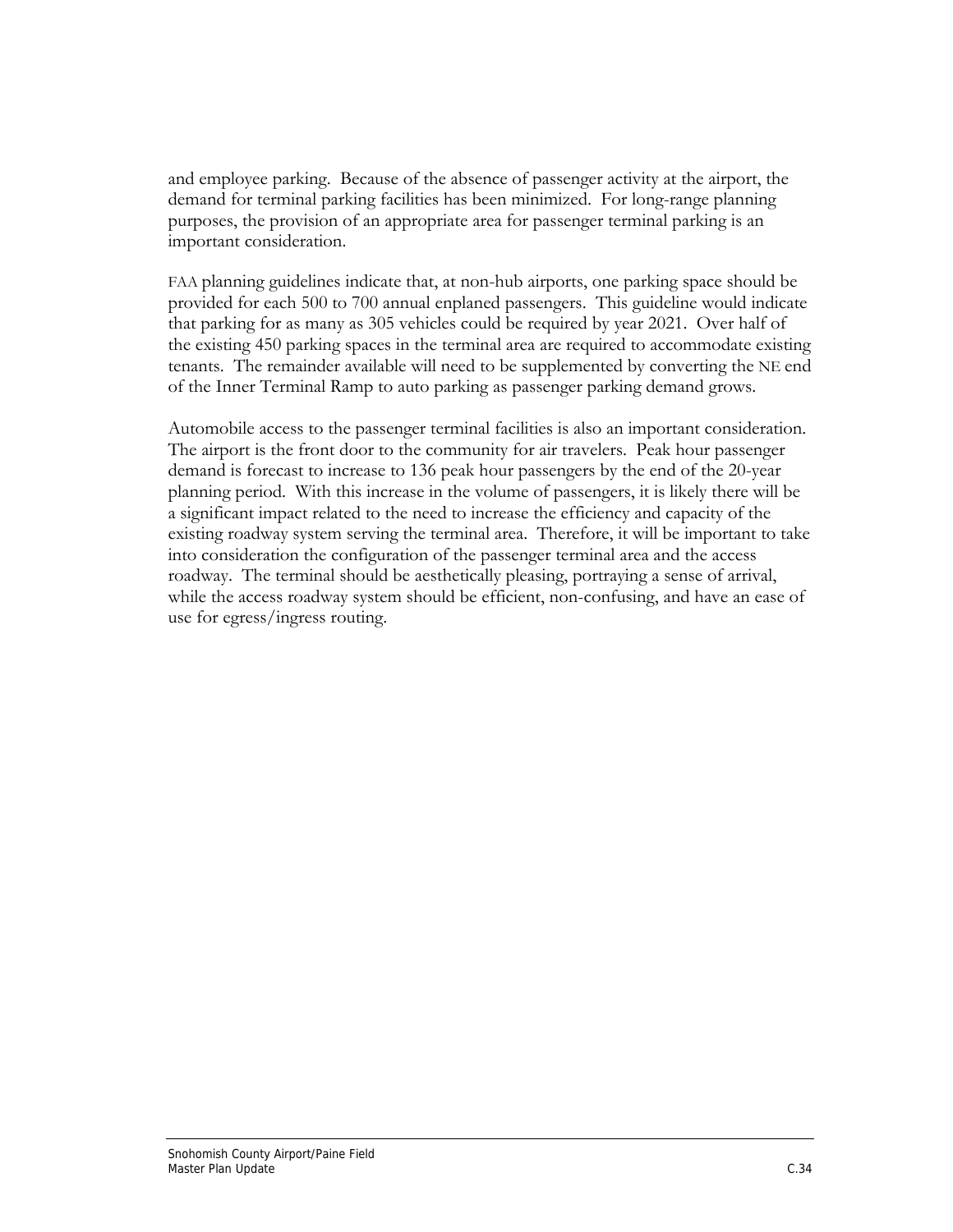## Table C12 **PASSENGER TERMINAL FACILITY REQUIREMENTS, 2000-2021**

*Paine Field Master Plan Update* 

|                                                      | 20001              | 2006   | 2011   | 2016   | 2021   |
|------------------------------------------------------|--------------------|--------|--------|--------|--------|
| Forecast Peak Hour Passengers                        | N/A                |        | 88     | 98     | 136    |
| Gross Terminal Square Feet                           | 1,600 <sup>2</sup> | 26,549 | 28,690 | 30,372 | 32,054 |
| Gates/Aircraft Parking Positions                     | 3                  | 3      | 3      | 3      | 3      |
| Automobile Parking Spaces <sup>3</sup>               | 4504               | 252    | 273    | 290    | 305    |
| Peak Hour Passenger Automobiles<br>In Peak Direction | N/A                | 64     | 73     | 82     | 114    |

Source: Barnard Dunkelberg & Co.

*AC 150/5360-13: Planning and Design Guidelines for Airport Terminal Facilities.* 

<sup>1</sup> Actual.

2 That Portion of Existing Terminal Building Which Could Easily Accommodate Passenger Facilities (Managers

Office and Flightline Services) 3 Required for passengers.

<sup>4</sup> North Lot, Main Lot, and South Lot In Terminal Area currently used by multiple tenants.

N/A Not Applicable Under Existing Conditions

### Air Cargo Requirements

Historically, airmail and airfreight activity has occurred at Paine Field to a limited degree. These air cargo operations have been conducted at the airport with small air taxi type aircraft (prop aircraft with the capability of seating less than sixty passengers). This includes a scheduled mail route (by Methow Airlines), which transports mail from the regional postal facility in Everett to the San Juan Islands and a number of aircraft hauling checks (AMERIFLIGHT). Additionally, UPS did move its entire Seattle operation to Paine Field's South Ramp in early 2001 for several weeks when Boeing Field was closed for repair of damage sustained by an earthquake. As previously stated, the County's adoption of the 1978/79 Mediated Role Determination has discouraged air cargo operations from occurring at the airport. However, it is assumed that, if there is a demand for cargo operations at Paine Field, it is likely to be only temporary, and would be accommodated on the South Ramp until the cargo use area at SEA-TAC is reestablished when (and if) the Port of Seattle moves forward with construction of the South Aviation Support Area (SASA) at SEA-TAC.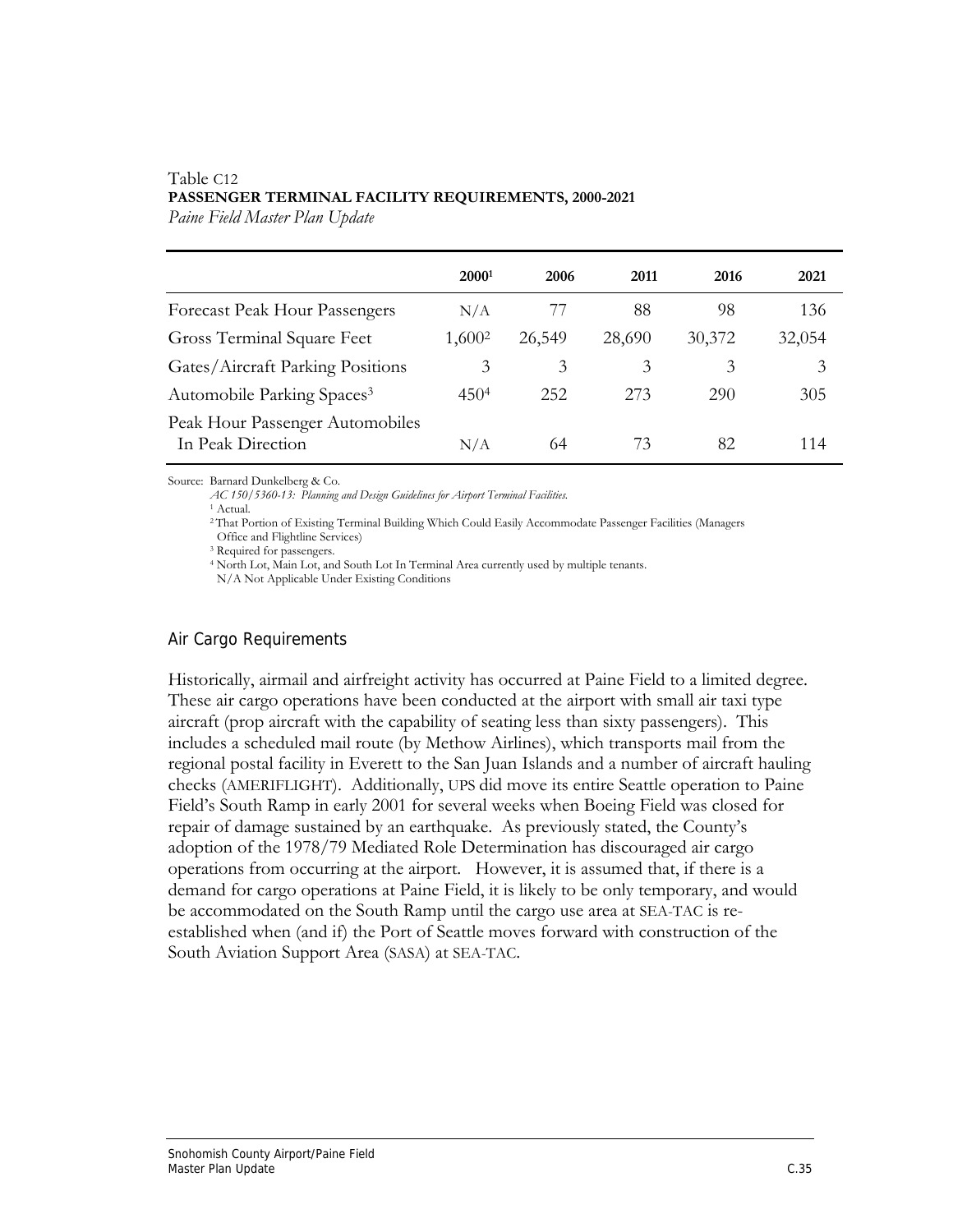#### General Aviation Requirements

The number and type of projected general aviation operations and based aircraft can be converted into generalized projections of landside facility needs. The accompanying table illustrates the type of facilities and the number of units or acres needed for that facility to accommodate the potential demand for each development phase. As can be seen, the itinerant general aviation aircraft apron requirements are projected to increase from 657,693 ft.2 (73,077 yds.2) in the year 2006 to approximately 688,473 ft. 2 (76,497 yds.2) by the year 2021, while based aircraft apron requirements are projected to increase from approximately 171,720 ft<sup>2</sup> (19,080 yds.<sup>2</sup>) to 187,920 ft<sup>2</sup> (20,880 yds.<sup>2</sup>) for the same period. Based on existing and projected aircraft storage practices, it is likely that the majority of future based aircraft will require some type of indoor storage facility. It is projected that the future demand for aircraft storage at the airport will likely consist of both individual executive/corporate hangars and T-hangar facilities.

The following table, entitled *GENERAL AVIATION FACILITY REQUIREMENTS, 2000-2021*, depicts the acreage required for general aviation landside facilities during all stages of development. As can be noted, the actual types of indoor storage facilities needed to accommodate future based aircraft have been identified as T-hangars and executive/corporate hangars. It is also apparent that the acreage demands for future aviation facilities cannot be accommodated in the existing location for the 20-year planning period. The current airport layout plan proposes the relocation of the existing general aviation development area to both accommodate the expanded development requirements and improve security at the commercial service ramp. Alternative general aviation development areas will be investigated in the following chapter of this document. Because the actual number, size and location of future large FBO/maintenance hangars will depend on user needs and financial feasibility, the quantity of these facilities has not been projected.

#### Table C13

### **GENERAL AVIATION FACILITY REQUIREMENTS, 2000-2021**

*Paine Field Master Plan Update* 

|                            | Total Number Required (In yd <sup>2</sup> ) |        |        |        |        |  |
|----------------------------|---------------------------------------------|--------|--------|--------|--------|--|
| Facility                   | 2000                                        | 2006   | 2011   | 2016   | 2021   |  |
| Itinerant/GA Apron         | 39,555                                      | 73,077 | 74,428 | 75,581 | 76,497 |  |
| Based A/C GA Apron         | 208,500                                     | 19,080 | 19,800 | 20,880 | 20,880 |  |
| Hangar Space               |                                             |        |        |        |        |  |
| T-hangars                  | 283                                         | 431    | 449    | 464    | 465    |  |
| $\text{Exec}/\text{Corp.}$ | 92                                          | 81     | 93     | 108    | 123    |  |

Source: BD & Co. Projections based on FAA AC 150/5300-13